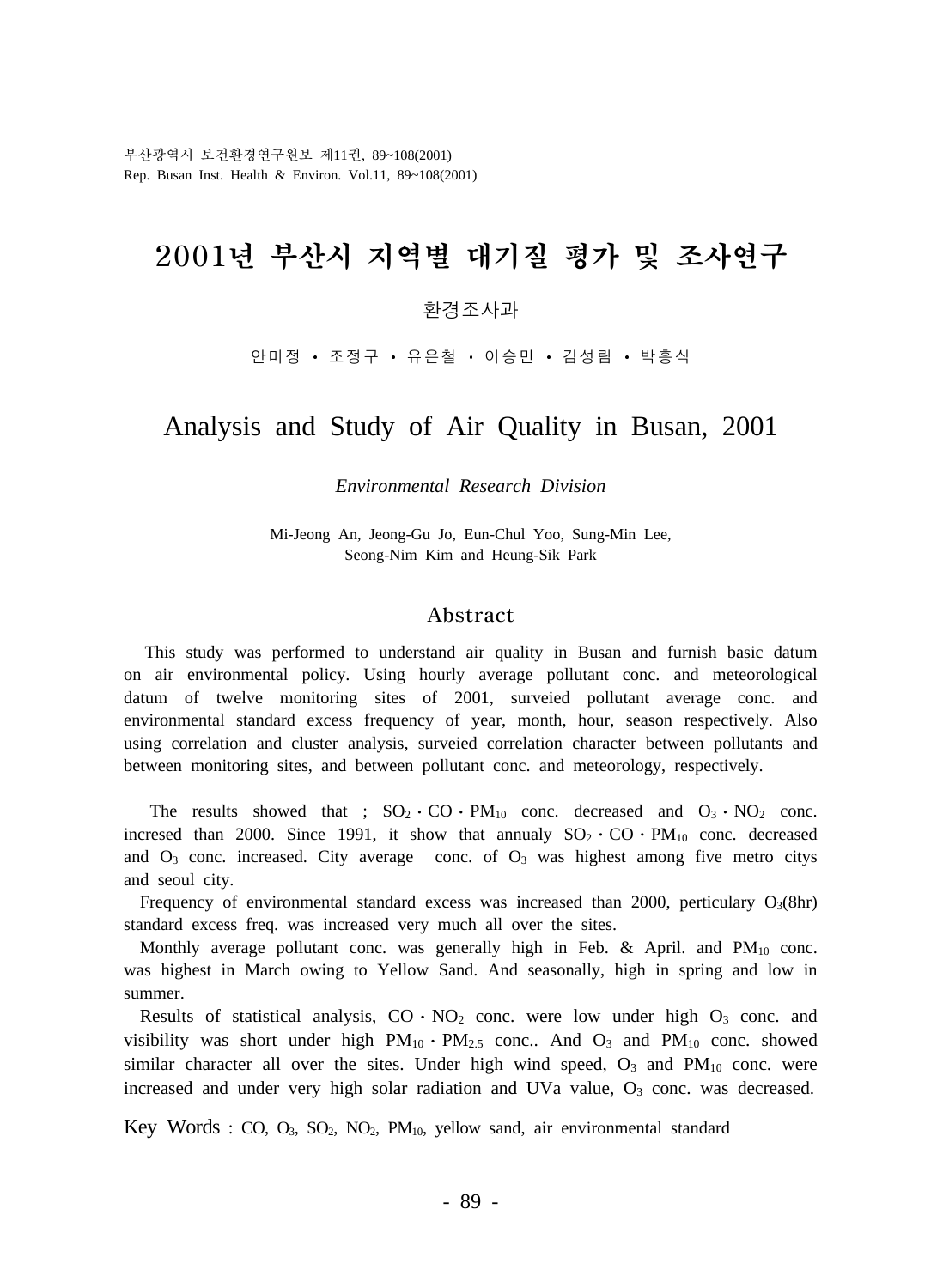# 서 론

본 연구는 1998년 이후 연계적으로 부 산지역 주요 대기오염물질의 농도분포와 대기환경기준 초과현황 파악 및 기타 통 계적 분석 등을 통한 대기질 평가를 실 시하여 환경오염 저감시책 마련을 위한 기초자료 제공을 목적으로 매년 실시하 고 있다.

주요 대기오염물질 가운데 아황산가스 (SO<sub>2</sub>)는 물에 대단히 잘 녹는 무색의 자극성이 있는 불연성 가스로써 황산화 물(SOx) 중에서 가장 많은 양을 차지하 고 있으며, 대기중에서 산화된 후 수분 과 결합하여 황산 (H2SO4)이 되므로 산 성비를 유발하는 대표적인 오염물질이 다. 우리나라에서는 1990년을 기준으로 동 물질이 감소하는 추세를 보이고 있는 데, 이는 정부의 대기 환경시책에 힘입 어 황함량이 적은 유류나 LNG 등의 사 용량이 증가하였고 난방부분에서는 괄목 할 만큼 배출량이 줄어들었기 때문이다. 일산화탄소(CO)는 무색, 무취의 가스상 물질로 연소시 산소가 부족하거나 연소 온도가 낮을 경우 불완전연소가 일어날 때 주로 발생된다. 그러므로 CO는 연탄 의 연소가스나 자동차의 배기가스 중에 많이 포함되어 있고, 큰 산불이 일어날 때 주위에 산소가 부족하여 많은 양이 발생되기도 하며 담배를 피울 때 담배연 기 속에 함유되어 배출되기도 한다. 오

존(O3)은 광화학스모그의 대표적인 물질 로서 대도시의 대기오염에 크게 영향을 미치고 있다. 산화력이 강하므로 눈을 자극하고 물에 난용성이므로 쉽게 심부 까지 도달하여 폐수종, 폐출혈 등을 유 발시킬 수 있고, 고농도에서는 사람 및 동식물에도 피해를 입히는 것으로 알려 져 있다. 질소산화물에는 안정한 N2O. NO, N<sub>2</sub>O<sub>3</sub>, NO<sub>2</sub>, N<sub>2</sub>O<sub>5</sub> 등과 불안정한 NO<sub>3</sub>가 존재하며, 대기환경에서 문제가 될 만큼 존재하는 것들은 NO 및 NO<sub>2</sub> 로, 통상 이들 물질을 대기오염 측면에 서 질소산화물(NOx)이라 한다. 주요 발 생워은 인위적인 것으로 화학물질 제조 공정, 질산에 의한 금속 등 처리공정, 화 석연료를 사용하는 내연기관 및 연소시 설 등이며, 내연기관이나 연소시설에 공 급된 공기중의 질소가 고온에서 산화하 여 NO가 되고 대기 중으로 배출되어 NO<sub>2</sub>로 산화된다. 이산화질소(NO<sub>2</sub>)는 적 갈색의 기체로서 광화학반응을 일으키는 주요 가스상 물질이다.

미세먼지 (PM10)는 공기역학적 직경이 10µm 이하인 먼지로써 대기중에 부유하 고 있는 총부유분진(TSP)과 별도로 인 체에 흡입되어 폐포에 침착될 가능성이 큰 물질이다. 외국에서는 인체영향 측면 을 고려하여 PM10에서 직경이 2.5 m이 하인 입자(PM<sub>2.5</sub>)를 새로운 관리대상 먼 지로 설정하기 위한 연구를 시행 중이 다. 주로 산업, 운송, 주거활동 등에 의 한 연소나 기타 공정으로부터 직접 배출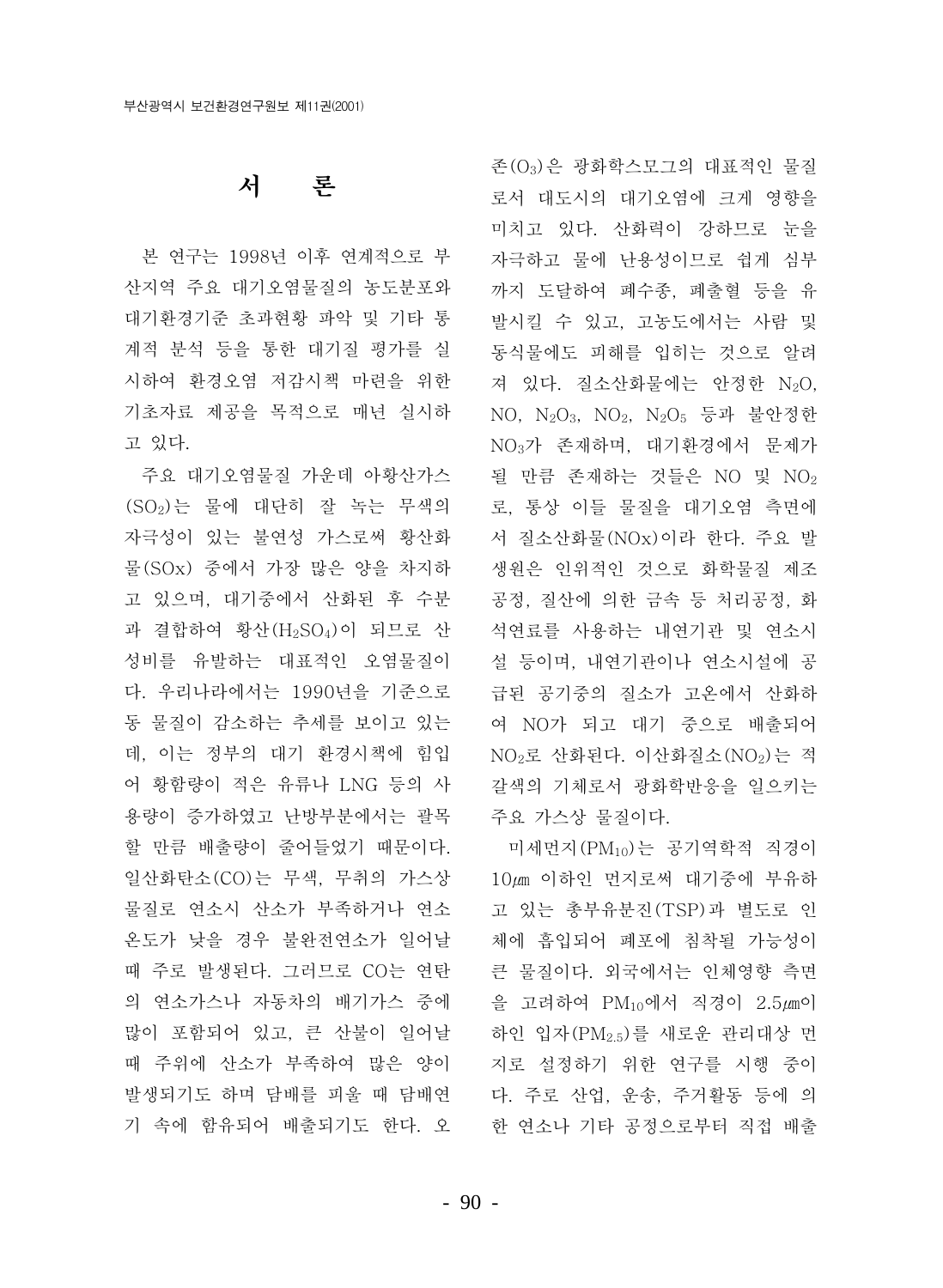되거나. 1차 배출된 가스상 오염물질이 - 본 연구에서 모든 자료의 처리 및 통계분 변화되어 생성된다.

# 조사자료 및 방법

본 연구에서 사용한 자료는 2001년 1월 1일 ~ 12월 31일(1년) 동안의 부산시 내 소재 12개 대기오염자동측정소의 1 시간 평균 대기오염물질 및 기상 측정자 료이며 연· 월· 시간대별 · 계절별로 대기 오염물질의 농도특성을 살펴보았다. 그 리고 연· 월· 측정소별 대기환경기준 초과 횟수 및 연간 부산시 대기오염도의 환경 기준달성여부를 환경정책기본법 별표.1 에 규정된 기준을 적용하여 판단하였다. 측정자료의 분석은 통계분석을 실시하여 측정소간, 항목간 오염물질의 특성과 기 상변화에 따른 대기오염물질의 변화특성 을 살펴보았다.

석은 SAS ver. 8.1 (Statistical Analysis System)을 사용하였고 2001년 12월 현 재 12개 대기오염자동측정소 현황은 Table 1과 같으며 전년에 비하여 부곡 동 측정소가 추가되었다.

# 결과 및 고찰

#### 1. 2001 대기오염도 종합평가

### 1.1 종합평가

부산지역 전체 항목별 연평균농도는 전년에 비하여 SO<sub>2</sub>, CO, PM10은 감소 되고, O<sub>3</sub>과 NO<sub>2</sub>는 증가한 것으로 나타 났다. 1991년 이후 매년 SO<sub>2</sub>CO-PM<sub>10</sub>은 감소추세, O3은 증가추세를 보였으며 특히 SO<sub>2</sub>는 1991년 이후 꾸준한 감소추세를 나타내었다. CO는 1993~1995년 동안

Table 1. Location of 12 air monitoring sites

| 측 정 소 | 치<br>위             | 용도지역              |
|-------|--------------------|-------------------|
| 대 연 동 | 남구 대연1동 사무소 옥상     | 주거지역              |
| 연산 동  | 연제구 연산5동 연제초등학교 옥상 | $^{\prime\prime}$ |
| 덕 천 동 | 북구 덕천동 낙동강환경관리청    | $^{\prime\prime}$ |
| 동 삼 동 | 영도구 동삼동 해양대학내      | $^{\prime\prime}$ |
| 재 송 동 | 해운대구 재송1동사무소 옥상    | $^{\prime\prime}$ |
| 기 장 읍 | 기장군 기장읍 기장초등학교 옥상  | $^{\prime\prime}$ |
| 부 곡 동 | 금정구 부곡2동사무소        | $^{\prime\prime}$ |
| 광 복 동 | 중구 광복동사무소 옥상       | 상업지역              |
| 범 천 동 | 진구 범천1동 진구보건소 옥상   | $^{\prime\prime}$ |
| 감 전 동 | 사상구 감전1동사무소 옥상     | 공업지역              |
| 신 평 동 | 사하구 신평동 대립정기 옥상    |                   |
| 대 저 동 | 강서구 대저2동 강서보건소 옥상  | 녹지지역              |
|       |                    |                   |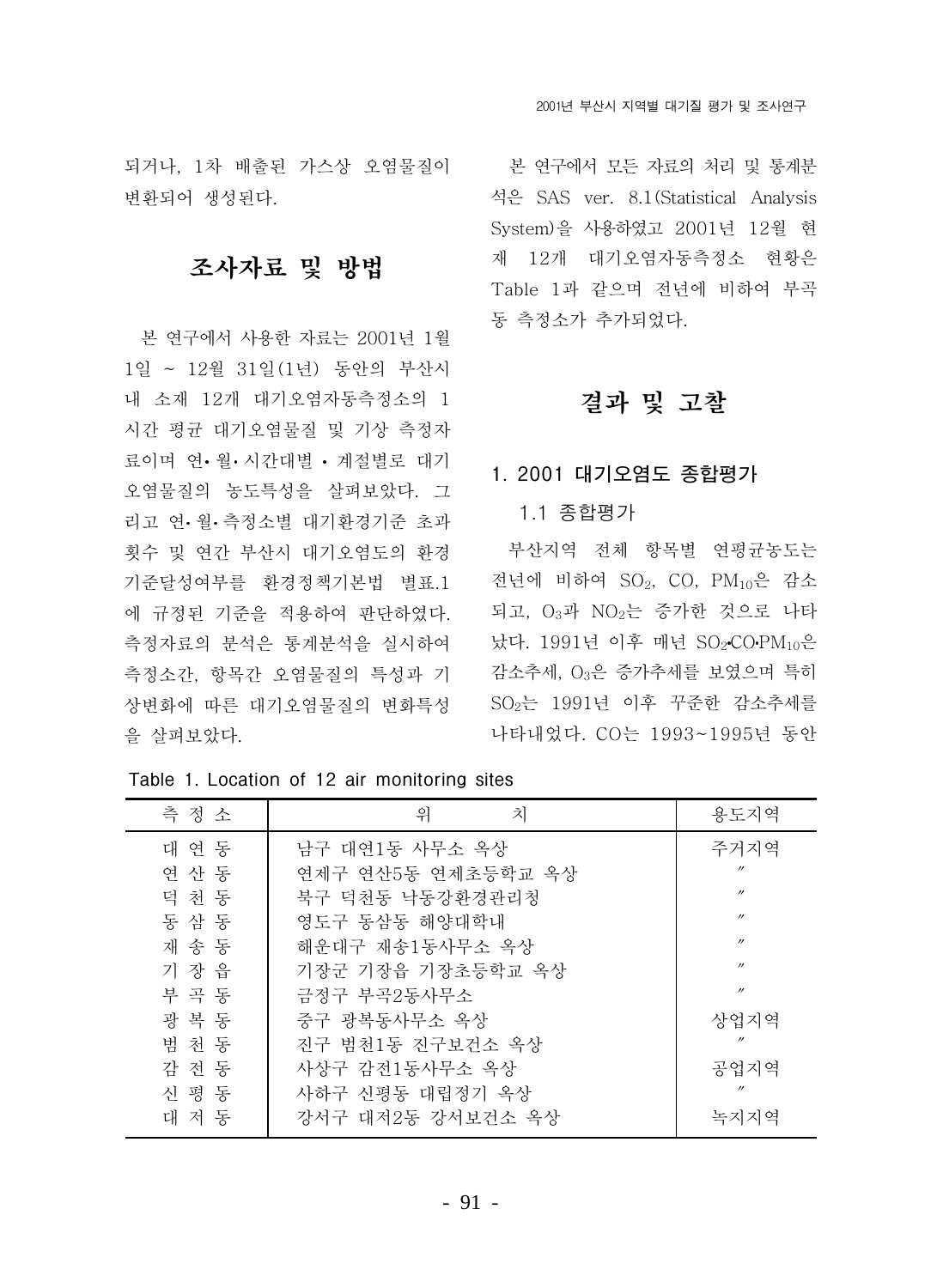일시증가하였으나 1991년 이후 전체적 으로 감소추세를 나타내었고, NO2는 1996년까지 증가추세를 보인 후 1999 년까지 감소하여 2000년 이후 재증가한 것으로 나타났다. PM10은 1996년에 농 도가 증가하였으나 1993년 이후 전체적 으로 꾸준한 농도감소 추세를 나타내었 다. 03은 1994~1996년 동안 증가추세 를 보인 후 1997년에 일시적인 감소현 상이 나타났고, 1998~2000년간 농도변 화가 없다가 2001년에 재증가한 것으로 나타났다. 1991년 이후 연도별 대기오 염도 변화추세는 Fig. 1과 같다.

측정소별 오염도는 O<sub>3</sub> 동삼동 • 기장읍.  $NO<sub>2</sub>$  대연동,  $SO<sub>2</sub>$  광복 · 신평 · 감전동,

 $0.032$ 

 $-03$ 

CO 감전동 PM10 대저동측정소에서 연 평균농도가 가장 높게 나타났고, 기장읍 측정소는 O<sub>3</sub>을 제외한 나머지 항목의 오 염도가 가장 낮게 나타났다. 전년대비 오염도는 SO2. CO가 전 측정소에서 감 소한 것으로 나타났고, O3은 대부분의 측정소에서 오염도가 증가한 것으로 나 타났다. NO<sub>2</sub>는 기장읍측정소에서만 전 년에 비하여 다소 감소하였고, 나머지측 정소에서는 모두 증가한 것으로 나타났 으며, PM10은 광복동 • 재송동 • 범천동 • 동삼동측정소에서는 증가하고 나머지 측 정소는 모두 감소한 것으로 나타났다. 측정소별 오염도는 Table 2와 같다.



Fig. 1 Annual average conc. of atmospheric pollutants  $(1991 \sim 2001)$ .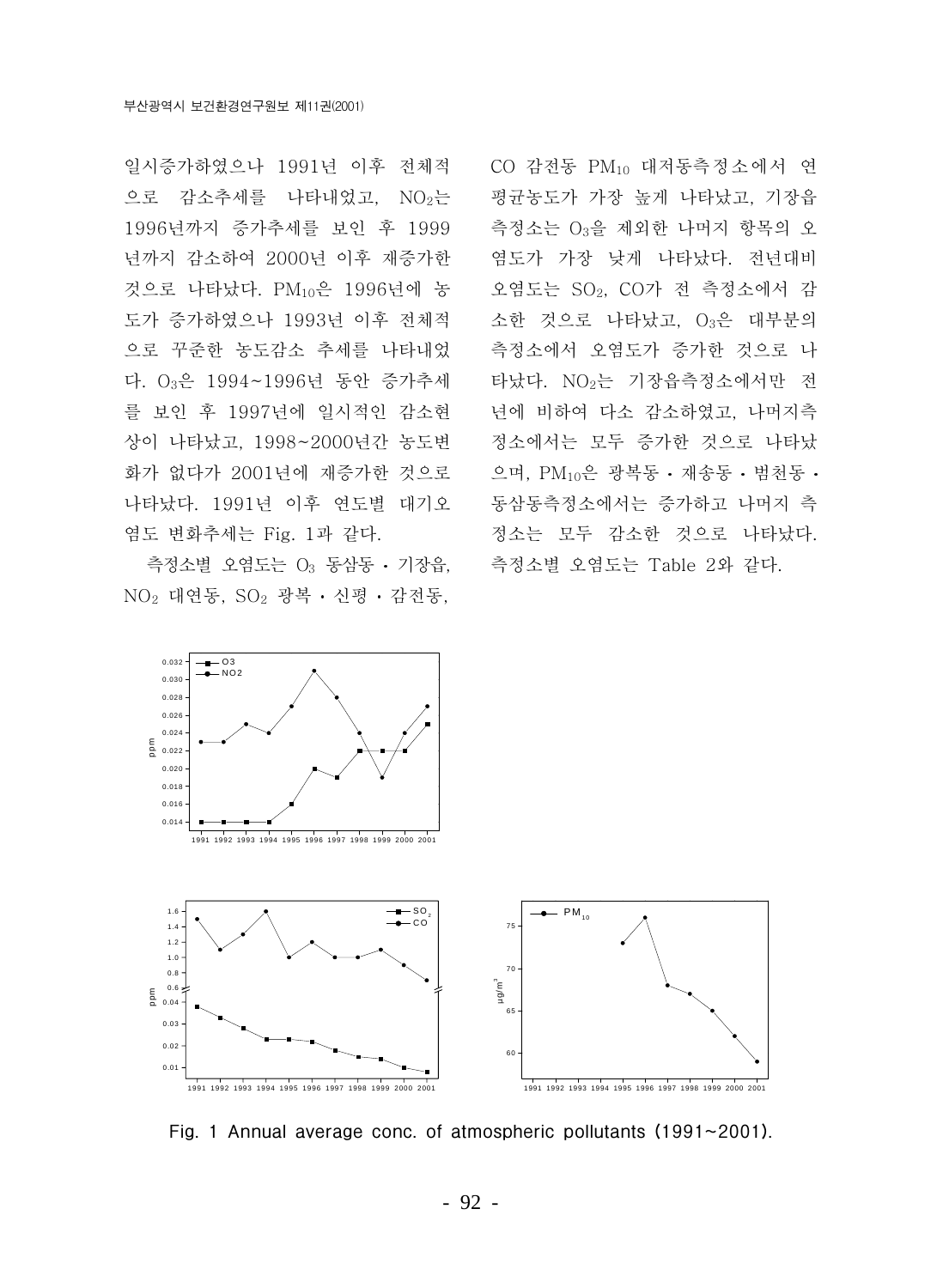| 항목                        | 넊    | 광복     | 신평    | 감전    | 덕천                      | 연산                 | 대연                                 | 재송            | 범천    | 동삼    | 기장                                 | 대저    | 부곡    |
|---------------------------|------|--------|-------|-------|-------------------------|--------------------|------------------------------------|---------------|-------|-------|------------------------------------|-------|-------|
| О3                        | 2000 | 0.021  | 0.022 | 0.018 | 0.019                   |                    | $0.023 \mid 0.018 \mid 0.025 \mid$ |               | 0.020 | 0.029 | 0.024                              | 0.023 |       |
| (ppm)                     | 2001 | 0.023  | 0.026 |       | $0.023 \mid 0.028 \mid$ | $0.027 \mid 0.021$ |                                    | 0.026         | 0.020 |       | $0.030 \, 0.030 \, 0.023$          |       | 0.014 |
| NO <sub>2</sub>           | 2000 | 0.028  | 0.017 |       | $0.030 \mid 0.019 \mid$ |                    | $0.020 \mid 0.035 \mid 0.021 \mid$ |               | 0.027 |       | $0.019$   $0.013$                  | 0.022 |       |
| (ppm)                     | 2001 | 0.0321 | 0.029 | 0.031 | 0.027                   |                    | $0.027$   0.038   0.029            |               |       |       | $0.034 \mid 0.020 \mid 0.011 \mid$ | 0.024 | 0.021 |
| SO <sub>2</sub>           | 2000 |        | 0.011 |       | $0.012$   0.006         |                    | 0.010 0.009 0.010                  |               | 0.013 |       | $0.009$   $0.005$   $0.010$        |       |       |
| (ppm)                     | 2001 | 0.010  | 0.010 |       | $0.010$   $0.005$       | 0.007              |                                    | $0.008$ 0.008 | 0.009 |       | $0.008$   $0.005$                  | 0.005 | 0.003 |
| CO                        | 2000 | (0.4)  | 1.2   | 0.9   | 0.9                     | 0.8                | 1.0                                | 1.0           | 0.9   | 0.6   | 0.4                                | 0.5   |       |
| (ppm)                     | 2001 | 0.4    | 0.8   | 0.9   | 0.8                     | 0.8                | 0.8                                | 0.7           | 0.8   | 0.6   | 0.4                                | 0.5   | 0.6   |
| $PM_{10}$                 | 2000 | 49     | 74    | 79    | 64                      | 62                 | 76                                 | 56            | 54    | 36    | 54                                 | 79    |       |
| $(\mu$ g/m <sup>3</sup> ) | 2001 | 57     | 71    | 69    | 63                      | 54                 | 65                                 | 58            | 55    | 43    | 42                                 | 75    | 44    |

Table 2. Annual average conc. of each air monitoring sites (1997~2000)

#### 1.2 대기화경기준 초과현황

연간 O3. PM10 2개항목에 대하여 총 322회 대기환경기준을 초과하였다. 전년 대비 기준초과 횟수는 O<sub>3</sub>이 1시간 • 8시 간기준을 각 52회, 270회씩 초과하여 증가하였고, PM10은 24시간 기준을 총 60회 초과하여 감소한 것으로 나타났으 며, 전체적으로 전년에 비하여 8시간 기 준초과횟수가 전 측정소에 걸쳐 크게 증 가한 것으로 나타났다. 8시간기준은 2001년부터 변경된 대기오염측정망 설 치 • 운영지침상 규정된 새로운 자료처리 방식인 이동평균방법을 적용하여 계산하 였고, 2000년까지의 통계처리방법인 구 간평균방법을 적용하면 2001년 연간 총 222회로 이동평규방법을 적용할 경우 초과횟수가 더욱 증가하는 것으로 나타 났다. 전년대비 대기환경기준초과현황은 Table 3과 같다.

측정소별로는 연산동측정소에서 O3의 1시간기준을 12회, 대저동 · 재송동측정소 에서 O3의 8시간기준을 각 35회, 대저동 측정소에서 PM10 24시간기준을 12회 초 과하여 기준초과횟수가 가장 많게 나타 났으며, 부곡동측정소를 제외한 모든 측 정소에서 기준초과가 발생하였다. 전항 목에 걸쳐 대저동측정소에서 총 기준초 과횟수가 50회로 가장 높게 나타났다. 월별 기준초과회수는 O3의 1시간기준이 8월중 총37로 전체 초과횟수의 71.2%, O<sub>3</sub>의 8시간기준이 4월중 80회로 29.6%, PM10의 24시간기준이 3월중 37회로 61.7%를 차지하여 각각 가장 많이 나타 났다. O<sub>3</sub>의 1시간 기준초과는 7~8월동안 주로 발생하였고, 8시간기준 초과는 3~9월 동안 계속해서 발생하였으며, PM10의 24시간기준 초과는 황사현상이 발생한 1, 3~5월 동안 발생하였는데 올 해에는 이례적으로 1월 중 황사가 발생 하여 기준초과가 일찍 발생하였다. 2001 년 황사발생내역은 Table 4. 측정소 및 월별 기준초과 현황은 Fig. 2와 같다.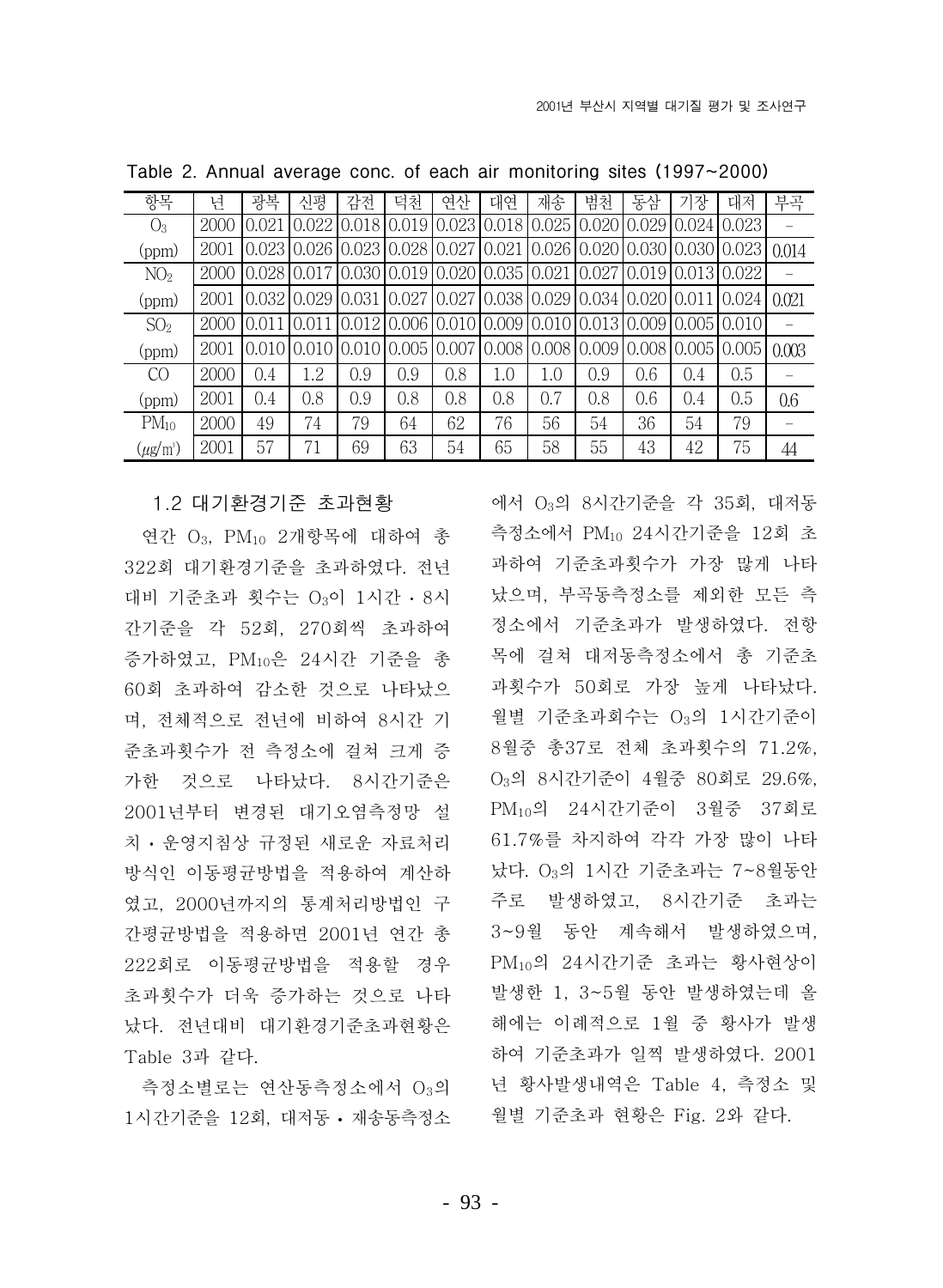### 1.3 환경기준 달성현황

환경기준 달성현황은 O<sub>3</sub>이 8시간평균 치, PM10이 24시간 평균치를 초과하여 환경기준을 달성하지 못한 것으로 나타 났다. 연간 환경기준달성여부는 Table 5와 같다.

연간 환경기준을 "미달성"한 것으로 나타난 측정소는 O3 1시간평균치가 덕 천·연산·대연동측정소, O3의 8시간평균치 가 부곡동측정소를 제외한 11개 측정소.

 $PM_{10}$ 의 24시간평균치가 광복 • 신평 • 감전 • 덕천 • 연산 • 대연 • 대저동측정소 로 나타났다. 환경기준 달성여부 판단은 2001년 1월 1일부터 개정시행된 환경정 책기본법에 제2조(별표1 환경기준)에 의 거 1시간평균치는 999천분위수(千分位 數)의 값, 8시간 및 24시간 평균치는 99백분위수(百分位數)에 해당되는 각 항목 의 농도 값이 각각의 기준농도를 초과하였는 가 살펴본 후 초과한 경우는 "미달성", 초 과하지 않은 경우는 "달성" 으로 판단하였다.

Table 3. Environmental standard excess frequency

| 하모      |               | $\mathrm{PM_{10}}$ |                            |
|---------|---------------|--------------------|----------------------------|
| 기주<br>너 | !시간(0.1ppm이하) | 8시간(0.060ppm이하)    | $(150 \mu\text{g/m}^3$ 이하) |
| 2001년   | より            | 270(이동), 22(구간)    | 60                         |
| 2000년   |               | 131 (구간)           |                            |

Table 4. Yellow sands date

|                 | 계       | 월           | 3월                                                                | 4월  | 5월 |
|-----------------|---------|-------------|-------------------------------------------------------------------|-----|----|
| 발생회수<br>(일수/일자) | 7회(20일) | '회<br>(2일/2 | २ब्रॅ<br>3) $(72/3, 6~7, 20~23)$ $(72/10~14, 24~25)$ $(42/16~19)$ | 2ई। | [회 |



Fig. 2. Environmental standard excess frequency of each monitoring sites and monthes.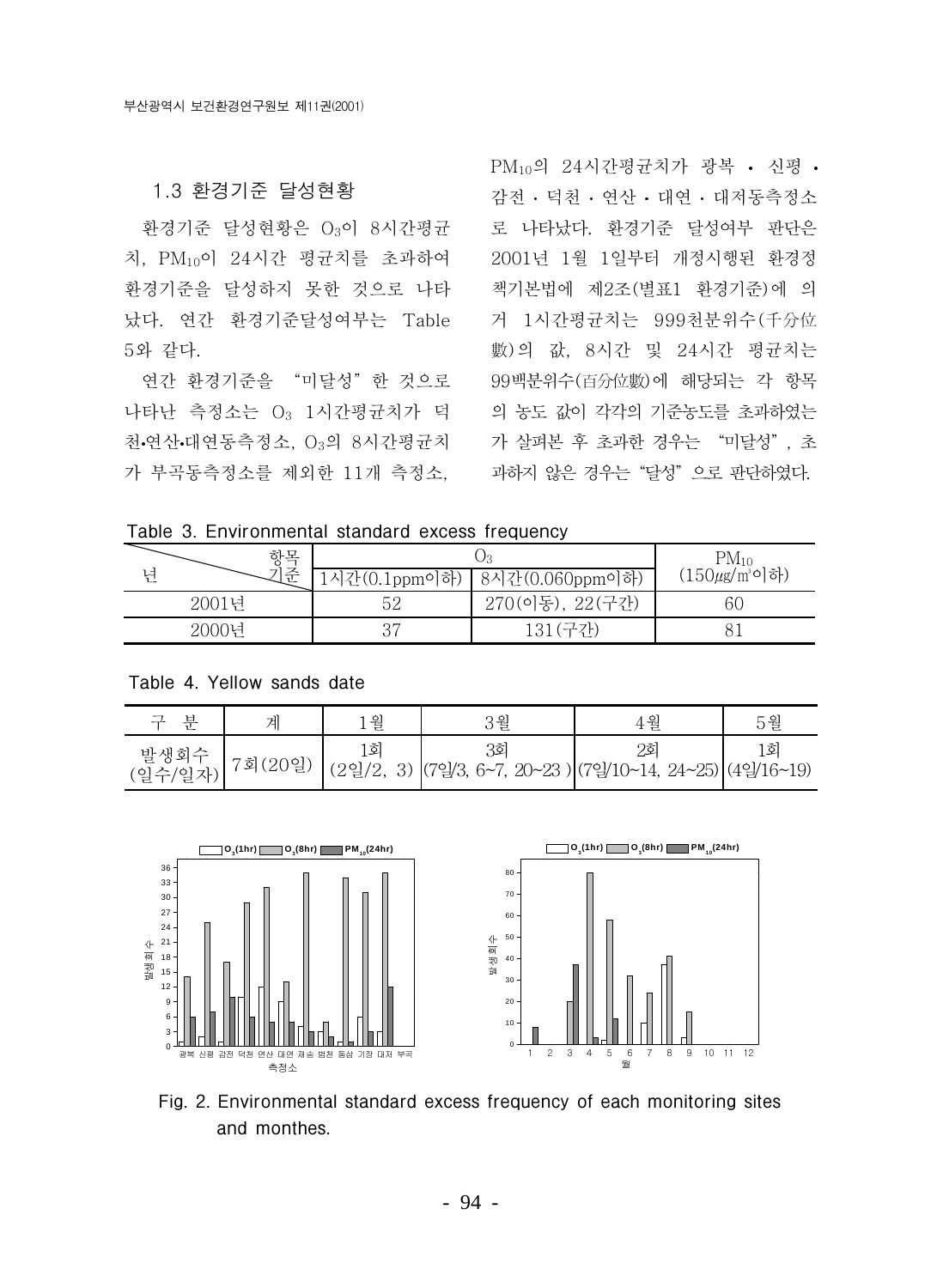|              |                          |                          | 999천분위수값                |             | 99백분위수값     |             |                          |                         |                                  |  |  |
|--------------|--------------------------|--------------------------|-------------------------|-------------|-------------|-------------|--------------------------|-------------------------|----------------------------------|--|--|
| 구분           |                          |                          | 1시간평균                   |             | 8시간평균       |             | 24시간평균                   |                         |                                  |  |  |
|              | SO <sub>2</sub><br>(ppm) | NO <sub>2</sub><br>(ppm) | $\mathrm{O}_3$<br>(ppm) | CO<br>(ppm) | О3<br>(ppm) | CO<br>(ppm) | SO <sub>2</sub><br>(ppm) | NO <sub>2</sub><br>(ppm | $PM_{10}$<br>$(\mu\text{g/m}^3)$ |  |  |
| 농<br>도       | 0.052                    | 0.096                    | 0.096                   | 2.8         | 0.078       | 2.1         | 0.022                    | 0.060                   | 168                              |  |  |
| 환경기준         | 0.15                     | 0.15                     | 0.1                     | 25          | 0.060       | 9           | 0.05                     | 0.08                    | 150                              |  |  |
| 환경기준<br>달성여부 | 달성                       | 달성                       | 달성                      | 달성          | 미달성         | 달성          | 달성                       | 달성                      | 미달성                              |  |  |

Table 5. Achivement of yearly environmental standard

#### 1.4 타 시도 대비 오염도

1990년~2001년 동안의 5개 주요대 기오염물질의 연평균농도를 서울시 및 5 대 광역시 (대구, 인천, 광주, 대전, 울산 시)와 비교해본 결과 전체적으로 부산지 역 O3의 오염도가 타시도에 비하여 상대 적으로 높은 것으로 나타났다.

O<sub>3</sub>은 전체적으로 타시도에 비하여 오염 도가 높게 나타났는데 1990~1991년, 1996년, 1999년 이후에는 타시도에 비하 여 오염도가 가장 높게 나타났다. NO<sub>2</sub>는 주로 서울시의 오염도가 가장 높게 나타 났고, 부산시는 타시도와 유사한 오염도 를 보였다. SO<sub>2</sub>는 1992년까지 서울시. 1992~1996년 동안은 대구시, 1997년 이후는 울산시의 오염도가 가장 높게 나 타났고, 부산시는 1997~2000년까지 울 산시 다음으로 높았으나 2001년에는 대 구시와 동일하게 나타났다.

CO는 1990~1995년까지 인천시, 1997 년 이후에는 대전시의 오염도가 가장 높게 나타났고, 부산시는 타 시도에 비하여 낮 거나 유사한 오염도는 보였으며, PM10은 주로 대구시와 서울시의 오염도가 가장 높게 나타났고. 부산시의 오염도는 대구. 서울 다음으로 높게 나타났다.

#### 2. 대기오염도 평가

#### 2.1 계절별 오염도

3~5월을 봄, 6~8월을 여름, 9~11월 을 가을, 1~2월 및 12월을 겨울로 나누 어 계절별 오염도를 살펴본 결과 전체적 으로 봄철 대기오염도가 가장 높고, 여 름철 대기오염도가 낮은 것으로 나타났 다. 계절별 농도변화가 뚜렷한 항목은 기상현상에 의한 영향을 많이 받는  $O_3$ 으 로 봄, 여름, 가을, 겨울 순으로 높게 나 타났고, 자동차배출가스 및 가정난방연 료 사용과 관련있는 NO<sub>2</sub>는 가을, 겨울, 봄 순으로 농도가 높게 나타났다. PM10 은 황사현상이 발생하는 봄철의 오염도가 매우 높게 나타났다. 계절별 오염물질 평균 농도 및 오염도 변화추세는 Table 6 및 Fig. 3과 같다.

측정소별 오염도는, NO<sub>2</sub>가 도로변에 가까이 위치한 대연동측정소에서 봄 • 가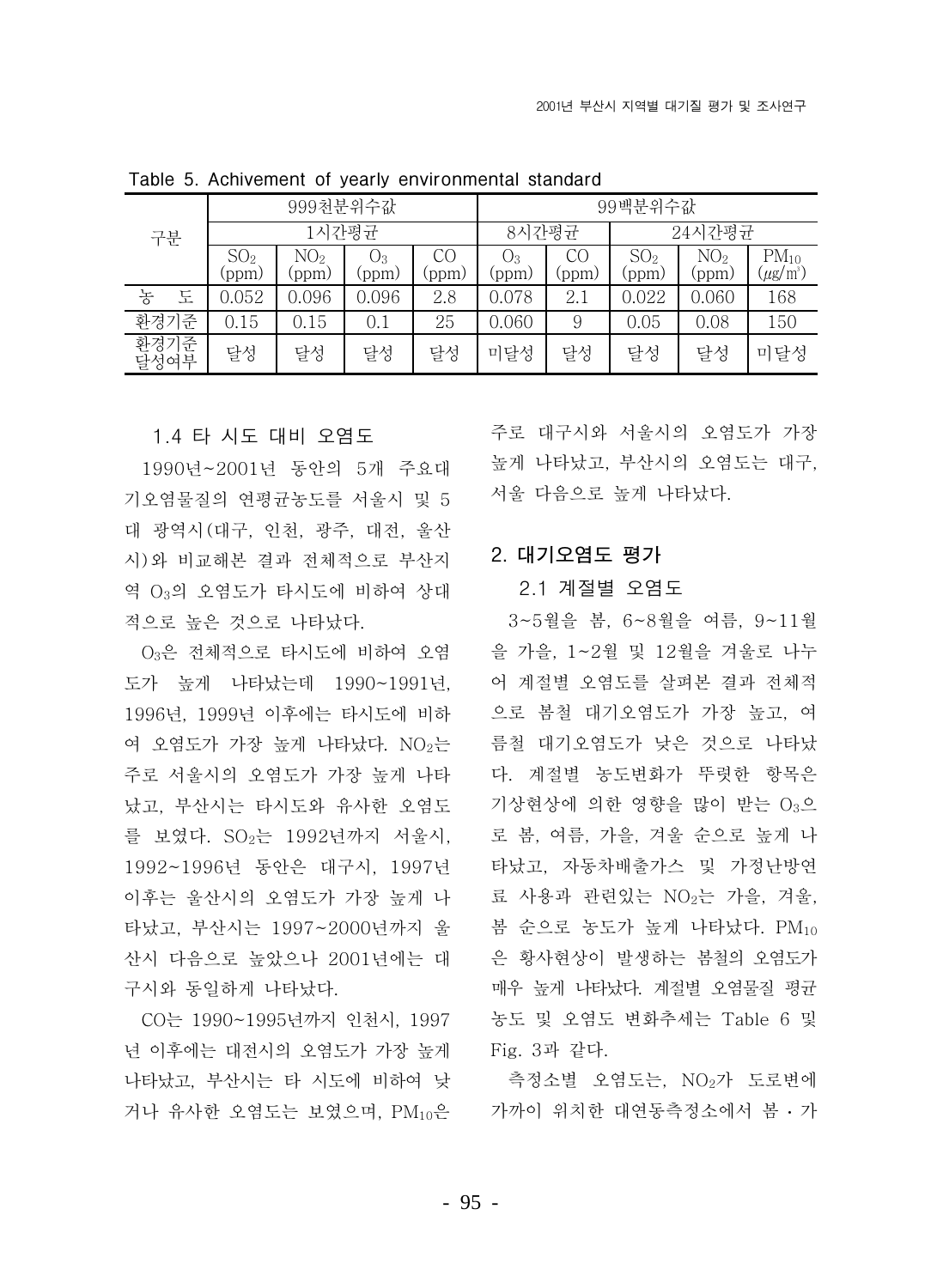을 • 겨울철에 가장 높았고, 여름철에는

O<sub>3</sub>의 오염도는 바닷가 가까이 위치하 고 주변 오염물질 배출원이 적은 동삼동• 기장음측정소에서 봄 · 가을 · 겨울철에 높게 나타나 자연적인 오존의 영향을 받 고 있는 것을 나타났고, 여름철에는 덕 천동측정소가 가장 높게 나타났다. PM10 은 주변 도로공사로 인한 영향을 받는 대저동측정소에서 봄 • 여름철 오염도가 높게 나타났고. 가을철에는 신평동. 겨울 에는 감전동가 높게 나타났다.

시간대별로 SO<sub>2</sub>는 새벽시간대 농도가

봄철 가장 높게. 여름철 가장 낮게 나타 감전동측정소에서 가장 높게 나타났다. · 났고, 주로 출퇴근시간대 농도증가를 보 였다. NO<sub>2</sub>는 봄철에는 오전시간대, 겨울 철에는 오후시간대의 농도가 높게 나타 났으며, 사계절 모두 오전 · 오후 일일 2 차 농도 피크형태를 뚜렷하게 나타났다. O<sub>3</sub>도 사계절 모두 낮시간대에 일최고농 도가 나타났고, 봄철에는 새벽시간대 농 도증가가 뚜렷하게 나타났다. CO는 여 름철에 일중 농도변화폭이 매우 작게 나 타났으며, PM10은 오전 시간대 일최고농 도가 나타났다. 계절별 시간대별 오염도 변화추세는 Fig. 4와 같다.

| 항목<br>계절 | SO <sub>2</sub> (ppm) | NO <sub>2</sub> (ppm) | $O_3$ (ppm) | CO (ppm) | $PM_{10}(\mu g/m^3)$ |
|----------|-----------------------|-----------------------|-------------|----------|----------------------|
| 봄        | 0.009                 | 0.030                 | 0.033       | 0.6      | 76                   |
| 여름       | 0.007                 | 0.022                 | 0.025       | 0.6      | 50                   |
| 가을       | 0.007                 | 0.027                 | 0.022       | 0.7      | 53                   |
| 겨울       | 0.008                 | 0.029                 | 0.020       | 0.8      | 57                   |

Table 6. Seasonal average conc. of atmospheric pollutants



Fig. 3. Seasonal average conc. trend.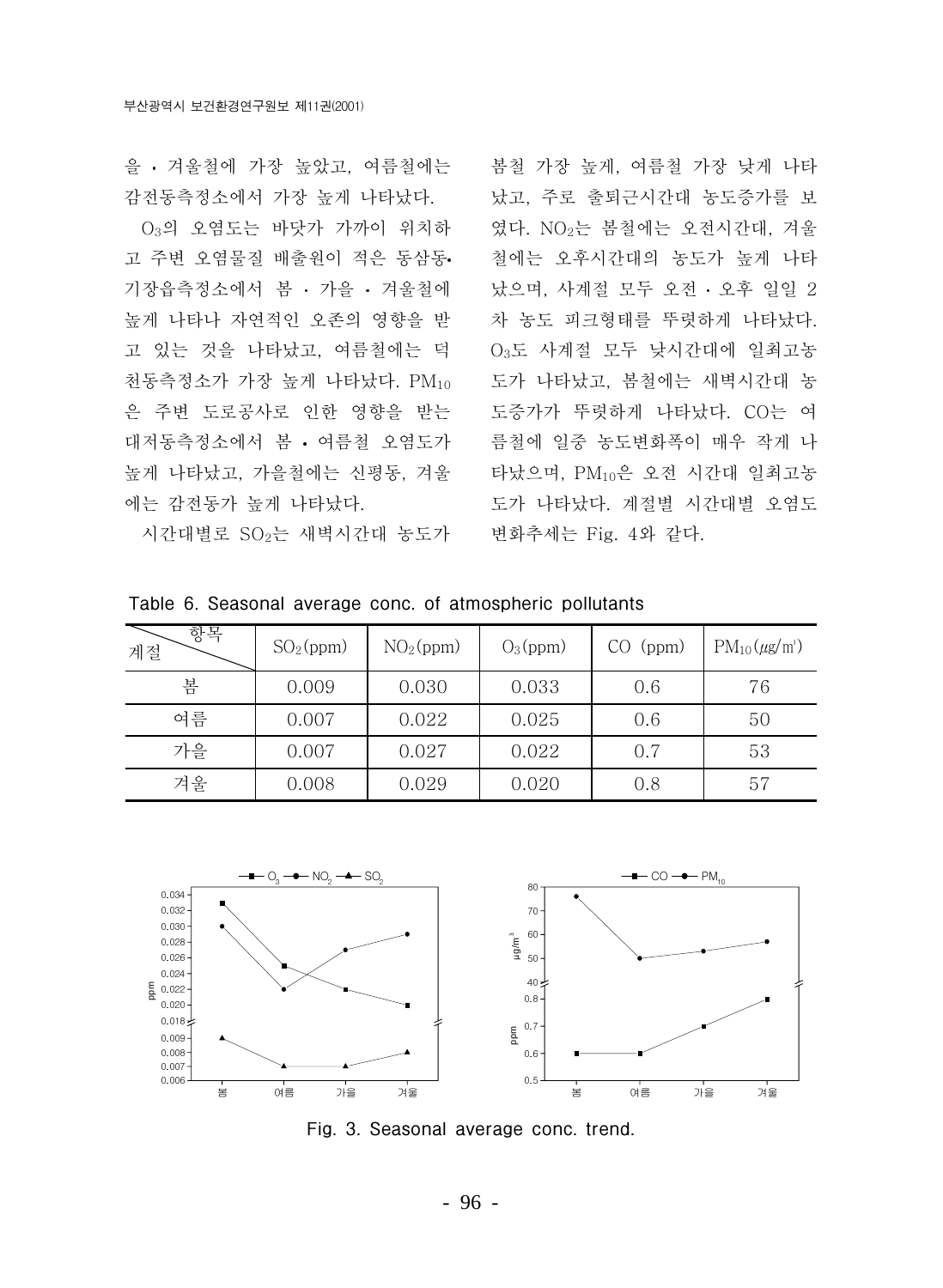

Fig. 4. Seasonal hourly average conc. trend.

### 2.2 월별 오염도

월별 오염도는 전체적으로 2월과 4월 중 오염도가 높게 나타났다. 항목별로는 SO<sub>2</sub>O<sub>3</sub>이 4월, NO<sub>2</sub>가 2월 · 11월, CO 2염도가 높았던 과거와 다른 농도특성

가 2월, 11~12월, PM10이 3월중 가장 높게 나타났다. SO<sub>2</sub>는 4월중 농도가 높 게 나타나 난방연료 사용증가로 동절기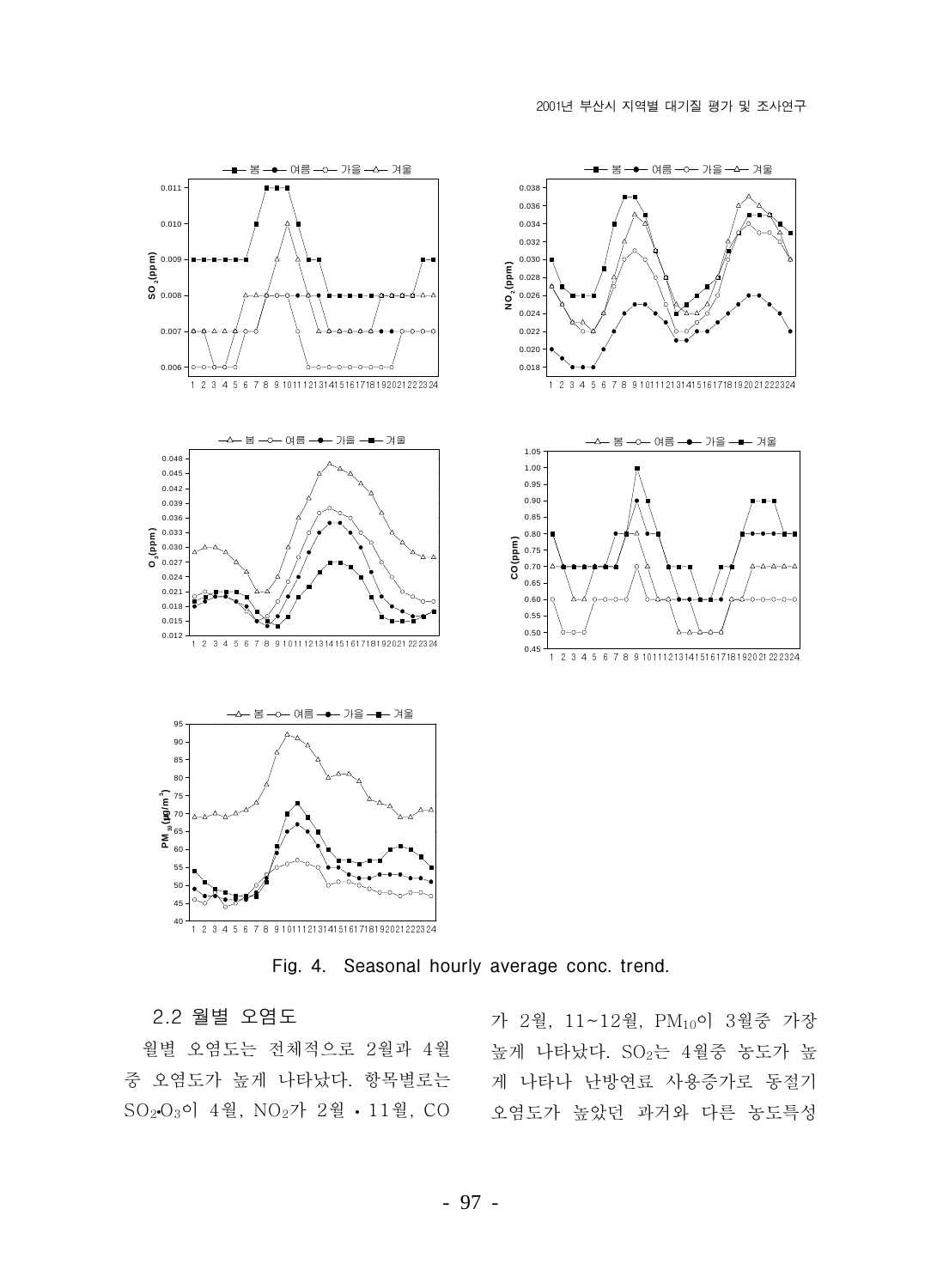을 보여주었고, PM10은 황사현상이 심하 게 발생한 3월중 오염도가 가장 높게 나<br>
H 타나지 않았다. NO<sub>2</sub>는 1월중 대연동측 타났다. O<sub>3</sub>과 NO<sub>2</sub>는 연간 2차 피크 (peak) 형태를 나타내었는데, O3은 4월 에 연중 최고농도를 나타낸 후 7월까지 감소하여 9월에 재증가하였고, NO<sub>2</sub>도 2 월과 11월에 연중 최고농도를 나타내었 다. 항목별 월평균농도 및 연간 오염물질 변화추세는 Table 7 및 Fig. 5와 같다.

측정소별로 SO<sub>2</sub>는 2월과 4월에 감전 동. 광복동측정소에서 각각 오염도가 높 게 나타났고. 동삼동측정소는 동절기에 오염도가 높게 나타났으며, 나머지 측정

소에서는 연중 농도변화가 뚜렷하게 나 정소에서의 농도가 매우 높게 나타났고 연산 · 대연 · 재송동측정소를 제외한 나 머지 측정소에서는 연중 농도변화가 뚜 렷하게 나타나지 않았다. O<sub>3</sub>은 전 측정 소에서 연중 농도변화 추세가 유사하게 나타났고, CO는 감전동 4월, 범천동 8 월, 대연동측정소에서 11월에 다른 측정 소에 비하여 농도가 높게 나타났다. PM10은 전 측정소에서 3월중 농도가 높 게 나타났고. 동삼동측정소에서는 11월 에 연간 가장 높은 농도가 나타났다.

Table 7. Monthly average conc. of atmospheric pollutants

| 월<br>항목               |     | 2   | 3   | 4   | 5   | 6   | 7                                                                                               |     | 9   | 10  |     | 12  |
|-----------------------|-----|-----|-----|-----|-----|-----|-------------------------------------------------------------------------------------------------|-----|-----|-----|-----|-----|
| SO <sub>2</sub> (ppm) |     |     |     |     |     |     | 0.007 0.009 0.009 0.010 0.009 0.007 0.007 0.007 0.006 0.006 0.007 0.006                         |     |     |     |     |     |
| NO <sub>2</sub> (ppm) |     |     |     |     |     |     | $0.026$ $0.033$ $0.031$ $0.031$ $0.029$ $0.025$ $0.021$ $0.021$ $0.023$ $0.025$ $0.033$ $0.028$ |     |     |     |     |     |
| $O_3$ (ppm)           |     |     |     |     |     |     | $0.021$ $0.021$ $0.030$ $0.036$ $0.034$ $0.028$ $0.021$ $0.025$ $0.028$ $0.022$ $0.016$ $0.017$ |     |     |     |     |     |
| CO(ppm)               | 0.7 | 0.8 | 0.7 | 0.6 | 0.6 | 0.6 | 0.5                                                                                             | 0.6 | 0.7 | 0.7 | 0.8 | 0.8 |
| $PM_{10}(\mu g/m^3)$  | 54  | 64  | 89  | 73  | 67  | 52  | 50                                                                                              | 47  | 42  | 53  | 64  | 53  |



Fig. 5. Monthly average conc. trend.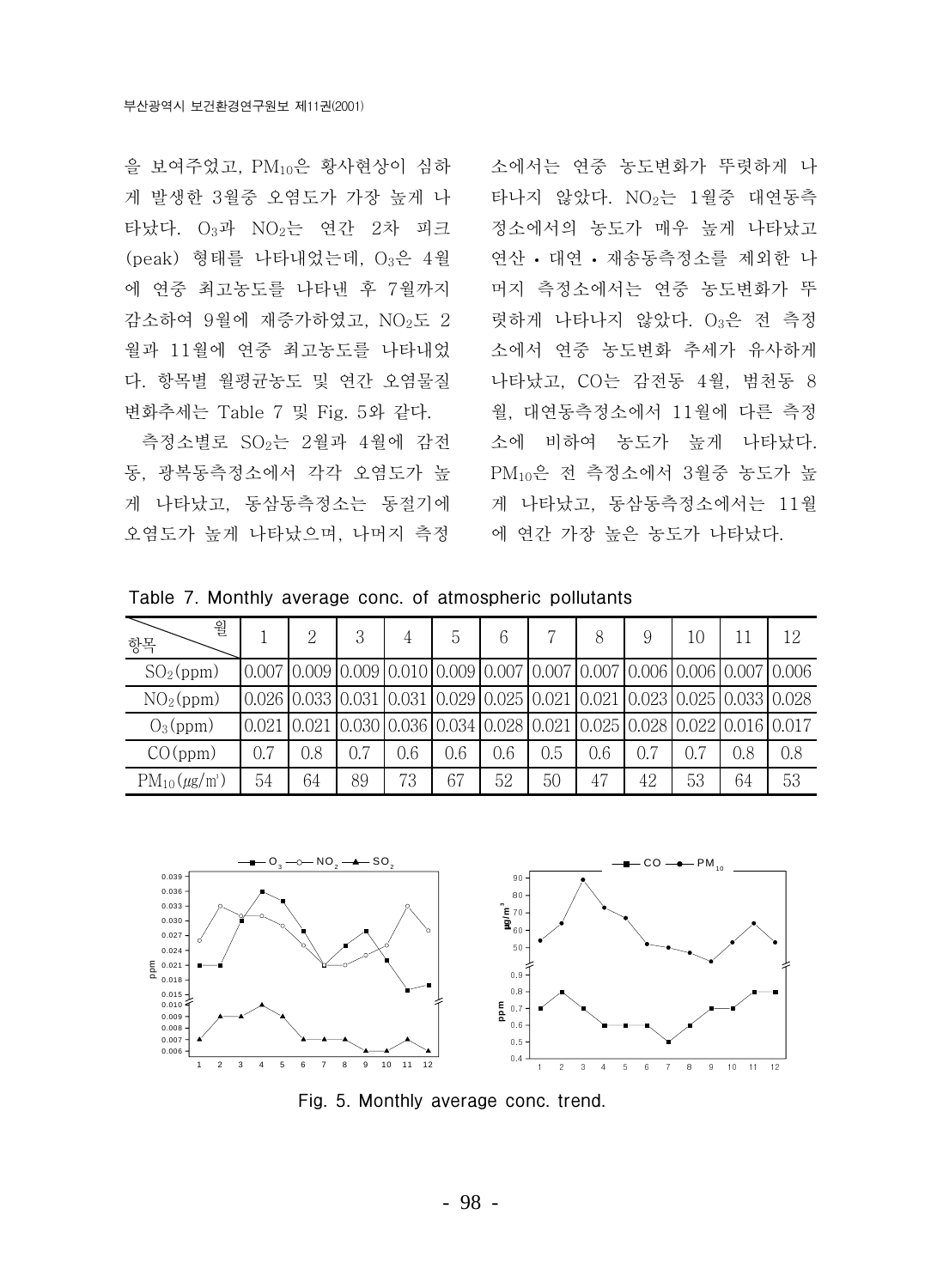# 평가분석

동시간대 및 시간차에 따른 항목 및 측정소간 오염도의 상호 관련성을 알아 보기 위하여 상관부석(Correlation Analysis)을 실시하였고, 측정소간 농도특성의 유사성을 분석하기 위하여 군집분석(Cluster Analysis)을 실시하였다.

상관분석은 유의수준(p-value) 0.05 이하인 피어슨 상관계수(Pearson Correlaton Coefficient)를 구하여 항목 및 측 정소간 선형적인 관계를 분석하였고, 군 집분석은 농도특성이 동질적인 측정소 집단을 알아보기 위하여, 설명비율 (Proportion) 70%를 기준으로 주성분분석을 실시하였다. 기상과 대기오염도와의 상 호관련성을 알아보기 위하여 풍향, 풍속, 일사량을 구간별로 나누어 기상변화에 따른 오염물질농도의 변화추세를 살펴보 았다.

# 평균 SO<sub>2</sub>, NO<sub>2</sub>, CO, PM<sub>10</sub>, PM<sub>2.5</sub>농도 및 가시거리값을 측정소 구분없이 시간 평균한 값을 사용하였다.

1.1 동시간대 항목간 상관성 평가 동시간대 자료를 사용하여 상관분석을 실시한 결과 전체적으로 여러항목간 상 관성이 있는 것으로 나타났다. 분석결과 O<sub>3</sub>와 CO, NO<sub>2</sub> 간에는 약한 음의 상관, NO<sub>2</sub>, CO, SO<sub>2</sub>, PM<sub>2.5</sub>, PM<sub>10</sub>간에는 양 의 상관, 시정거리와 PM10 및 PM25 간 에는 음의 상관이 나타났다. 즉 O3의 농도가 높을때 CO와 NO<sub>2</sub>의 농도는 낮 았고, NO<sub>2</sub>, CO, SO<sub>2</sub>, PM<sub>2.5</sub>, PM<sub>10</sub>은 농 도가 함께 증감하였으며, PM10 및 PM<sub>2.5</sub>의 농도가 높을 경우 가시거리는 짧아지는 것으로 나타났다. 동시간대 항 목간 상관계수값은 Table 8과 같다.

## 1.2 시간차에 따른 항목간

### 오염도 부석

현재의 오염도가 몇시간 전 오염도의 영 향을 받는지와 시간 차이를 두고 각 항 목간 어느 정도의 영향이 있는가를 알아

### 1. 항목간 농도특성 평가

분석자료는 연간 전체 측정소의 1시간

| Table 8. | Correlation coefficient between pollutants |  |  |  |
|----------|--------------------------------------------|--|--|--|
|----------|--------------------------------------------|--|--|--|

|                   | Oз       | NO <sub>2</sub> | SO <sub>2</sub> | CO       | $PM_{10}$ | PM <sub>2.5</sub> | 가시거리  |
|-------------------|----------|-----------------|-----------------|----------|-----------|-------------------|-------|
| O <sub>3</sub>    | 1.000    |                 |                 |          |           |                   |       |
| NO <sub>2</sub>   | $-0.360$ | 1.000           |                 |          |           |                   |       |
| SO <sub>2</sub>   | $-0.147$ | 0.669           | 1.000           |          |           |                   |       |
| CO                | $-0.449$ | 0.726           | 0.514           | 1.000    |           |                   |       |
| $PM_{10}$         | 0.085    | 0.413           | 0.438           | 0.348    | 1.000     |                   |       |
| PM <sub>2.5</sub> | $-0.021$ | 0.474           | 0.451           | 0.443    | 0.615     | 1.000             |       |
| 가시거리              | 0.041    | $-0.351$        | $-0.358$        | $-0.302$ | $-0.407$  | $-0.594$          | 1.000 |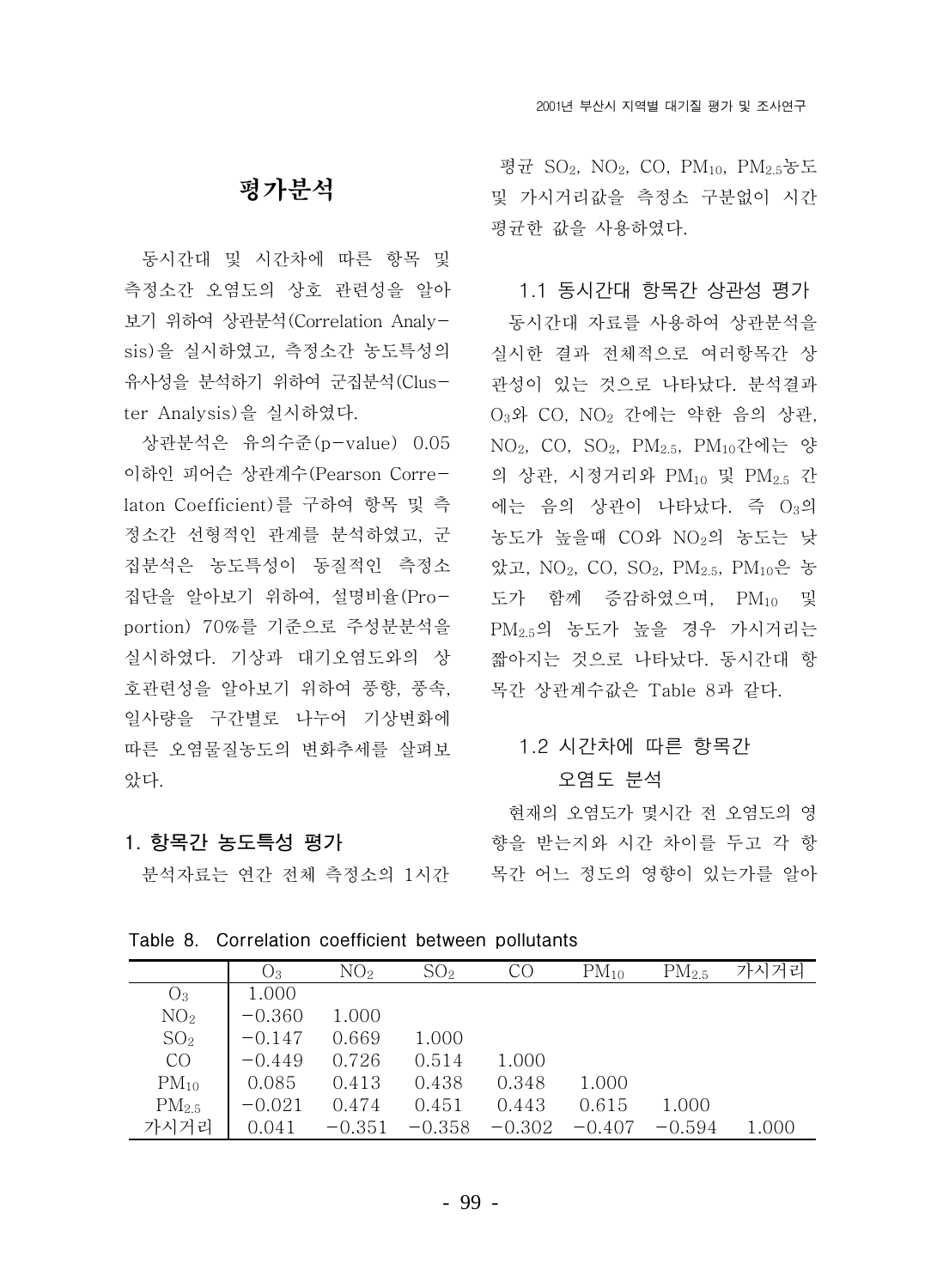보기 위하여 각 항목별로 지여상과부석 (Lag Correlation Analysis)을 실시하였 다. 분석은 각 항목별로 1~24시간 차이 를 두고 상관분석을 실시하였고, 분석결 과 O<sub>3</sub>, NO<sub>2</sub>, SO<sub>2</sub>, CO, PM<sub>10</sub> 항목 모두 1시간전 자체농도와 가장 연관성이 높은 것으로 나타났다. 항목간에는 모두 1시 간 차이를 두고 O<sub>3</sub>과 CO · NO<sub>2</sub>는 음의 상관, NO<sub>2</sub>, SO, CO, PM<sub>10</sub> 간에는 양의 상관을 나타내었다. 즉 전항목의 농도가 전시간대 농도의 영향을 가장 많이 받는 것으로 나타났고. 03의 농도가 증가할 경우 1시간 전 CO 및 NO<sub>2</sub> 농도는 감소 하고, NO<sub>2</sub>, SO, CO, PM<sub>10</sub>은 전 시간대 오염도와 비례관계를 보이는 것으로 나 타났다. 항목별 시간차에 따른 상관관계 및 항목간 시간차에 따른 상관관계는 Fig. 6, Fig. 7과 같다.

### 2. 측정소간 농도특성 평가

측정소간 농도특성의 유사성을 알아보

기 위하여, 각 항목별 연간 총 1시간 평 균농도를 사용하여 상관분석 및 군집분 석을 실시하였다.

SO<sub>2</sub> 및 CO는 전체적으로 측정소간 상 관성이 낮게 나타났으며, 군집분석결과도 특별한 유사군집이 나타나지 않았다.

2.1 동시간대 오염도 유사성 분석

O<sub>3</sub>은 광복동측정소의 농도가 다른 측 정소와 상관성이 낮게 나타났으나 전 측 정소간 상관성이 전체적으로 높게 나타 났고 군집분석 결과 설명도 70.8%인 하 나의 군집으로 나타나 부산지역 오존농 도는 전체적으로 유사한 농도특성을 보이고 있는 것으로 나타났다.

NO<sub>2</sub>는 범천동, 동삼동측정소의 농도 가 나머지 측정소와 상관성이 낮게 나타 났고, 군집분석 결과 설명도 64.1%로 범천 · 동삼동측정소 및 나머지측정소로 구성된 두 개의 군집으로 분류되었다. 좀 더 설명도를 70%이상으로 높이기 위



Fig. 6. Time Lag Correlation coefficient of O<sub>3</sub>, NO<sub>2</sub>, SO<sub>2</sub>, CO, PM<sub>10</sub> respectively.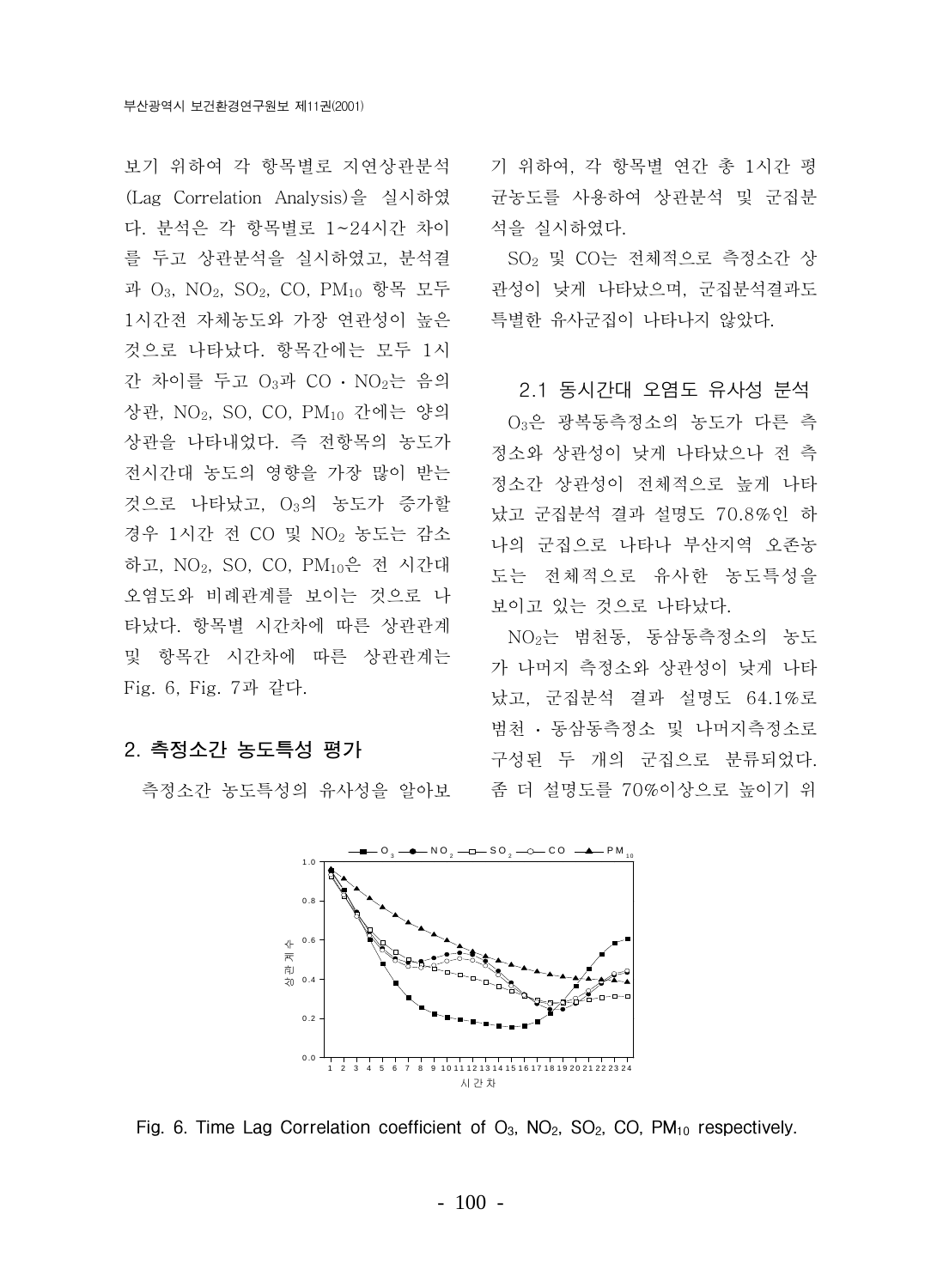

Fig. 7. Time Lag Correlation coefficient between pollutants.

하여 세분화한 결과 설명도 70.1%인 연 · 분류되었다. 즉 범천 · 동삼동측정소가 가 산 · 대연 · 재송 · 기장읍, 범천 · 동삼동, 광 복 · 신평 · 감전 · 덕천 · 대저동측정소 로 크게 세 개의 유사한 측정소 집단으로

장 유사한 농도특성을 보이는 것으로 나 타났다.

PM10은 상관분석 결과 동삼동측정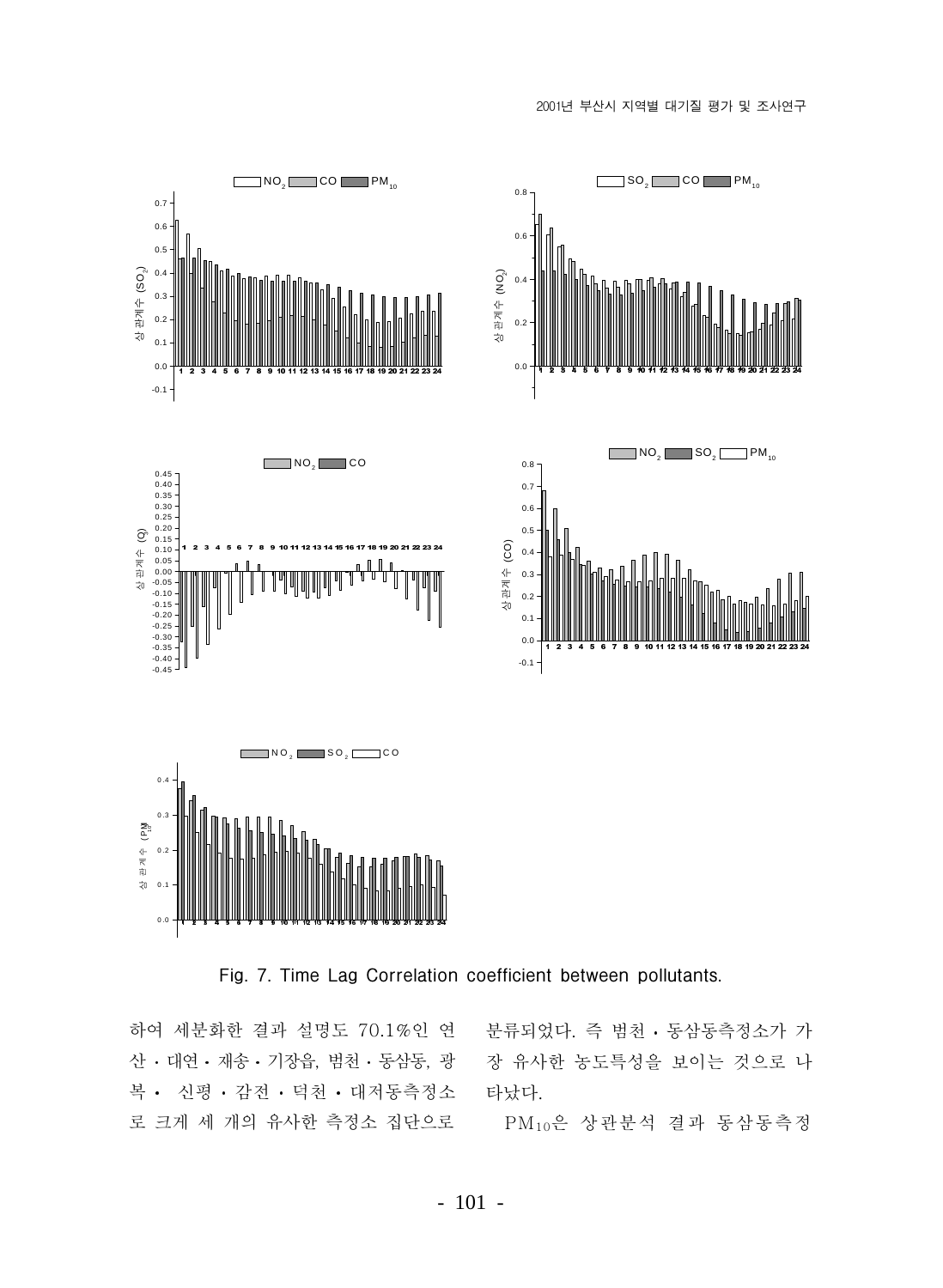소의 농도가 나머지 측정소와 상관성이 비교적 낮게 나타났으나, 군집분석결과 설명도 70.1%로 전측정소가 모두 유사 한 한 개 구집으로 부류되어 전 측정소 의 농도특성이 유사한 것으로 나타났다.

#### 2.2 시간차에 따른 오염도 분석

측정별로 현재의 오염도가 몇시간 전 오염도의 영향을 받는지와 시간 차이를 두고 각 측정소 농도간 어느 정도의 영 향이 있는가를 알아보기 위하여 1시간평 규오존농도에 대한 지여상과부석을 실시 하였다. 분석은 측정소별로 1~24시간 차이를 두고 각 측정소의 시간에 따른 오존농도간 상관분석 및 측정소 오존농 도간 시간차에 따른 상관분석을 실시하 였다. 분석결과 광복 · 기장 · 대저 · 동 · 재송 · 감전동측정소 및 신평동측정소 에서 각각 1~3시간 전 및 4~13시간 전 오존농도와 상관성이 있는 것으로 나타 났다. 각 측정소별 시간차에 따른 오존 농도간 지연상관분석 결과는 Fig. 8과 같다.

측정소간 시간차에 따른 오존농도에 대한 상관부석 결과 기장음 및 대저동측 정소에서 각각 나머지 모든 측정소와 상 관성이 있는 것으로 나타났는데, 대저동 측정소에서는 1시간 전 인접한 감전동측 정소와 상관계수 0.782로 상관성이 가 장 크게 나타나 감전동측정소의 오존농 도가 증가할 경우 1시간 뒤 대저동의 오 존농도가 증가하는 것으로 나타났으며. Fig. 9와 같다.

덕천 · 연산 · 대연 · 범천동측정소는 시간차에 따른 오존농도간 상관성이 나 타나지 않았고, 다른 측정소로 부터의 영향도 받지 않는 것으로 나타났다.



Fig. 8. Time Lag Correlation coefficient of  $O<sub>3</sub>$  of each monitoring sites.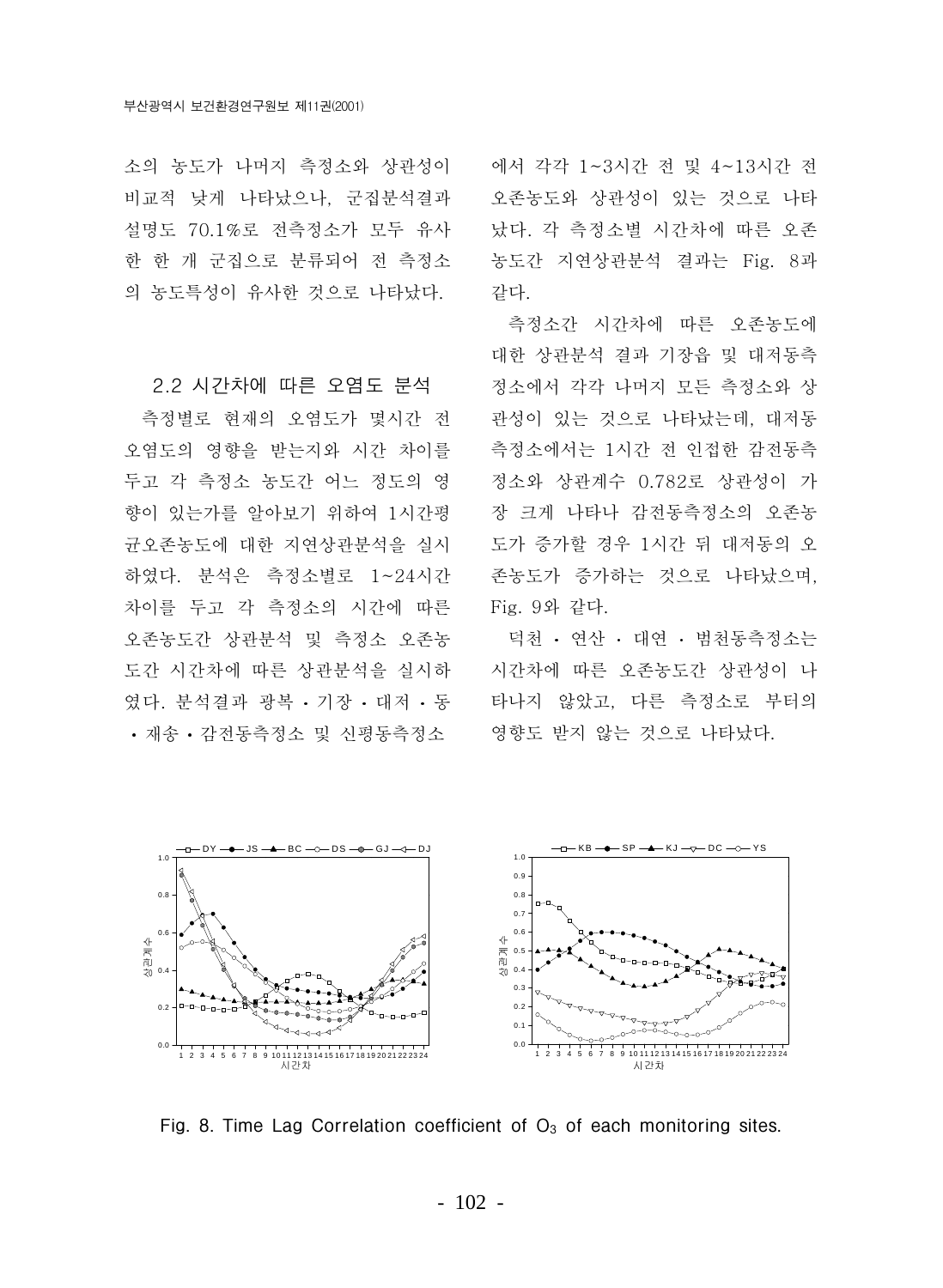

Fig. 9. Time Lag Correlation coefficient of  $O_3$  between Gijang (Daejeo) and other sites.

### 3. 기상변화에 따른 대기오염도 분석

부산시에서 운영하는 3개측정소 중 기 장대저동측정소의 측정자료를 사용하여 기상변화에 따른 주요 5개 오염물질인 SO<sub>2</sub>, NO<sub>2</sub>, O<sub>3</sub>, CO, PM<sub>10</sub>의 농도변화를 살펴보았다. 기상항목 중 풍향, 풍속은 두 측정소의 1시간 평균 측정값을 사용 하였고, 일사량과 UVa값은 측정장비가 있는 대저동측정소의 자료를 사용하였 다.

### 3.1 풍향에 따른 오염도 변화

풍향자료는 동시간대 풍속이 0.5m/sec 이 상인 자료를 추출하여 0~360° 로 측정 되는 시간평균 풍향값을 22.5° 씩 16방 위로 나누어 사용하였다.

풍향과 오염물질 농도간 관련성을 조 사한 결과 기장읍측정소는 남동풍계열의 바람이 불 때 SO<sub>2</sub>, NO<sub>2</sub>, O<sub>3</sub>, PM10의 농 도가 증가한 것으로 나타났고, 대저동측 정소는 전체적으로 SO<sub>2</sub>, O<sub>3</sub>, PM<sub>10</sub> 농도 는 북풍이 부는 경우. NO<sub>2</sub>농도는 남동 풍계열의 바람이 부는 경우 오염도가 증 가하는 것으로 나타났다. CO 농도는 두 측정소 모두 풍향에 따른 농도변화가 뚜 렷하게 나타나지 않았다. 기장읍, 대저동 측정소의 풍향에 따른 오염물질의 농도 변화는 Fig. 10 및 Fig. 11과 같다.

#### 3.2 풍속에 따른 오염도 변화

시간평균풍속을 0.5m/sec 이하, 0.5  $\sim$  2.0m/sec, 2.0 $\sim$  4.0m/sec, 4.0 $\sim$  6.0m/sec, 6.0~8.0m/sec. 10m/sec이상 총 6개 구간으로 나누어 구간별 오염물질의 평 균농도를 살펴본 결과 SO<sub>2</sub>, NO<sub>2</sub>, CO는 풍속이 강해질수록 오염도가 낮아졌으 나, O3과 PM10은 풍속이 강해질수록 오 염도가 증가하는 것으로 나타났다. 일반 적으로 풍속이 강할수록 대기중 오염물 질의 확산이 강해져 오염도가 감소하는 데 O<sub>3</sub>과 PM10의 농도증가는 오염물질의 이류에 의한 영향을 받고 있는 것으로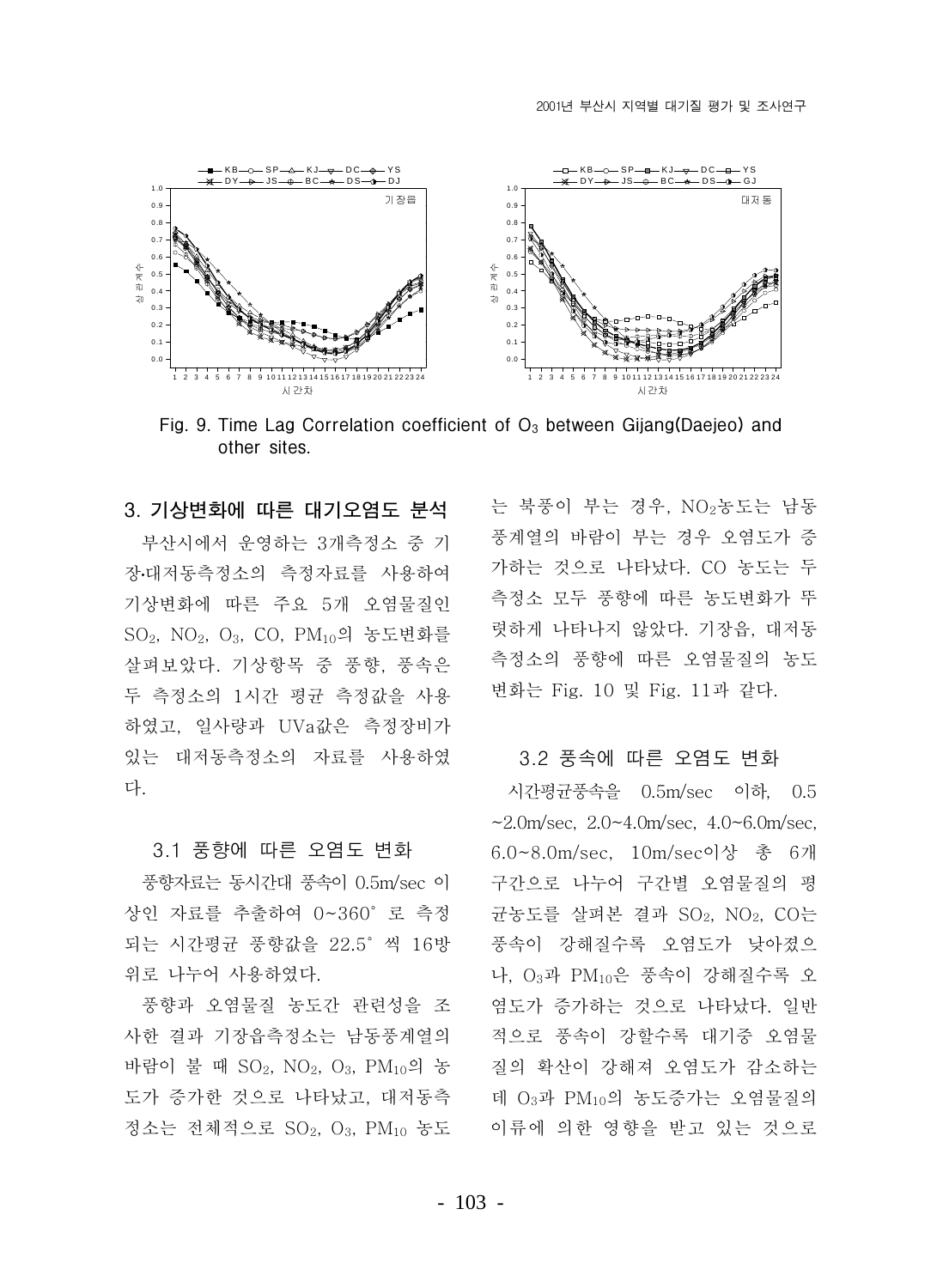

Fig. 10. Pollutant average conc. by wind direction of Gijang monitoring site.



Fig. 11. Pollutant average conc. by wind direction of Daejeo monitoring site.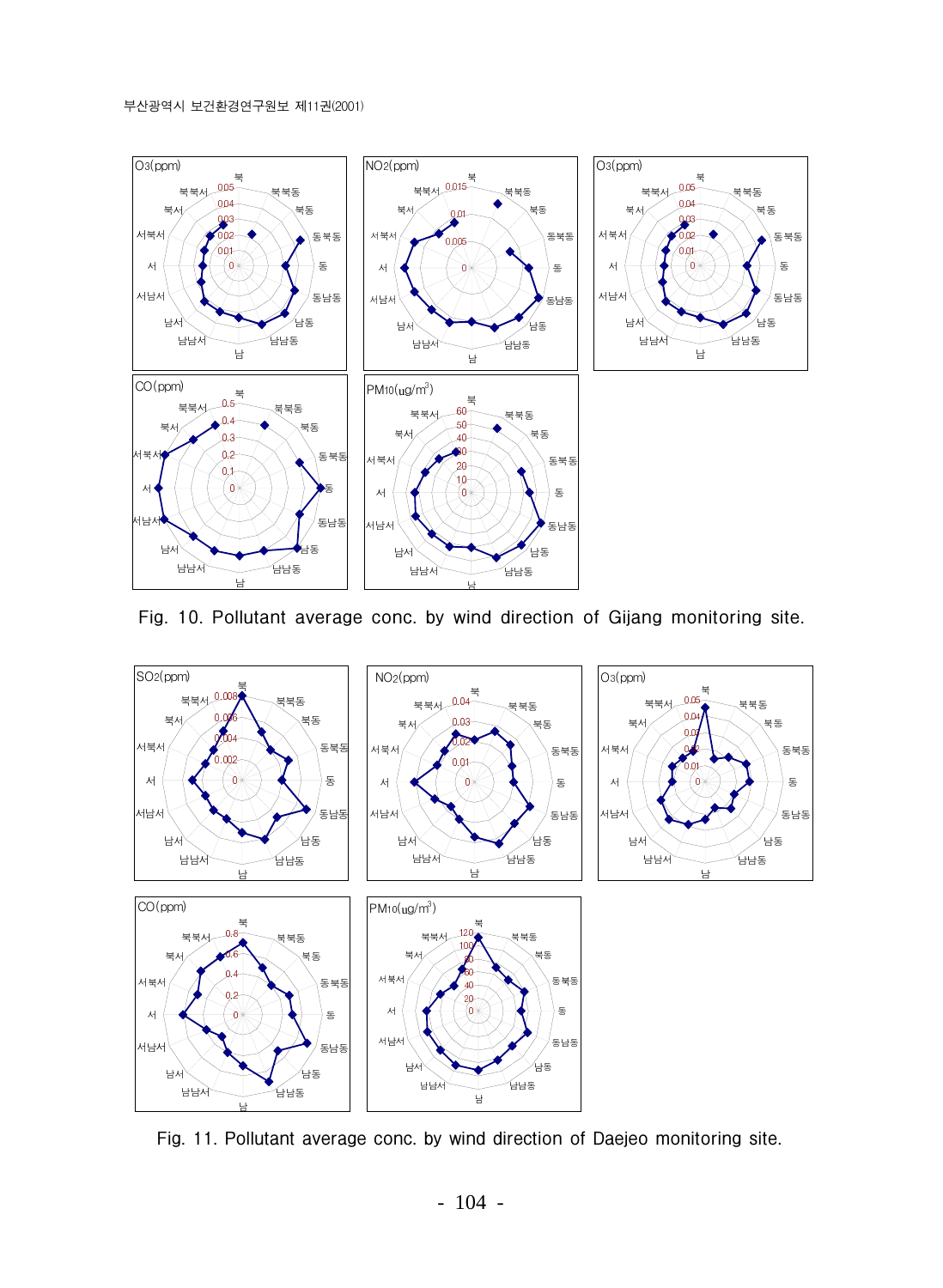나타났다. 풍속 구간별 평규 오염물질 농도는 Table. 9 및 Fig. 12와 같다.

# 3.3 일사량 및 UVa에 따른 오염도 변화

일사량 및 UVa와 대기오염물질 농도 간 상관분석을 실시한 결과 O3과 약한 존농도를 계산하였다.

양의 상관성을 나타내었다. 오존농도와 의 관련성을 살펴보기 위하여 일사량을 200W/m<sup>2</sup>씩 5개 구간, 태양에너지 중 320~400nm 파장의 에너지만을 측정한 UVa값을 10W/m<sup>2</sup>씩 5개 구간으로 나누 어 각 구간별 일평균, 일최고, 일최저 오

|  | Table 9. Pollutant average conc. by wind speed grade |  |  |  |  |  |  |
|--|------------------------------------------------------|--|--|--|--|--|--|
|--|------------------------------------------------------|--|--|--|--|--|--|

| 항목<br>풍속          | $SO_2(ppm)$ | NO <sub>2</sub> (ppm) | $O_3$ (ppm) | (ppm) | $PM_{10}(\mu g/m^3)$ |
|-------------------|-------------|-----------------------|-------------|-------|----------------------|
| $0.5 - 2.0$ m/sec | 0.021       | 0.006                 | 0.022       | 0.5   | 63                   |
| $2.0 - 4.0$ m/sec | 0.015       | 0.005                 | 0.032       | 0.5   | 55                   |
| $4.0 - 6.0$ m/sec | 0.012       | 0.005                 | 0.039       | 0.4   | 57                   |
| $6.0 - 8.0$ m/sec | 0.008       | 0.004                 | 0.043       | 0.4   | 58                   |
| 10m/sec이상         | 0.009       | 0.002                 | 0.045       | 0.4   | 102                  |





Fig. 12. Variation of pollutant average conc. by wind speed grade.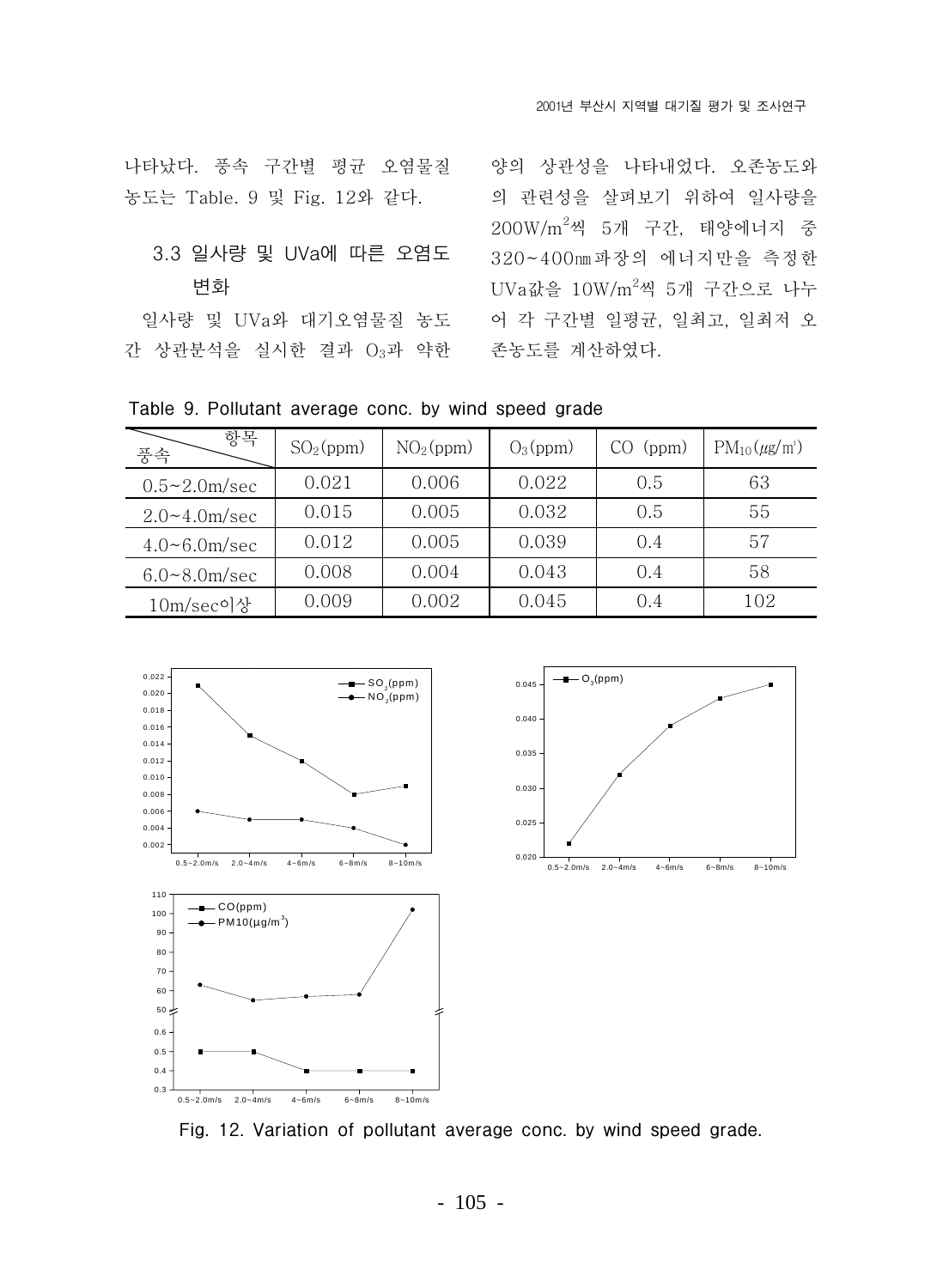분석결과 일사량의 증가에 따라 일평 균 • 일최저 오존농도는 증가하였으나 일 최고 오존농도는 일사량이 600W/m<sup>2</sup>이 상으로 증가할 경우 감소하는 것으로 나 타났고. UVa값의 증가에 따라 일최저 오존농도값은 증가하였으나 일평균오존 농도는 UVa값이 30W/m<sup>2</sup>이상일 경우, 일최고오존농도는 UVa값이 10W/m<sup>2</sup>이 상인 경우 감소하는 것으로 나타나 일사 량 및 UVa값이 매우 강한 경우 대기중 의 확산이 활발히 일어나 오존농도가 상

대적으로 감소함을 보여주었다. 일사량 및 UVa값 구간별 평균오존농도는 Table 10 및 Fig. 13과 같다.

#### 결 론

2001년 부산시 12개 대기오염자동측 정소의 1시간 평균 대기오염물질 농도 및 기상측정자료를 사용하여 부산시의 대기질 평가를 실시한 결과 아래와 같은

Table 10. Average  $O_3$  conc. by solar radiation and UVa value class

| \일사량 |       |                                                                          | 일사량 $(W/M^2)$ | $UVa(W/M^2)$ |                                                 |  |  |  |                                           |     |
|------|-------|--------------------------------------------------------------------------|---------------|--------------|-------------------------------------------------|--|--|--|-------------------------------------------|-----|
| 농도   |       | 200미만  200~400   400~600   600~800   800이상   <10   10~20   20~30   30~40 |               |              |                                                 |  |  |  |                                           | 50< |
| 일평균  | 0.018 | 0.028                                                                    | 0.035         | 0.045        | $0.054$ $ 0.018 0.032 0.041 0.044 0.024$        |  |  |  |                                           |     |
| 일최고  | 0.100 | 0.101                                                                    | 0.113         | 0.096        | $0.084$ $0.101$ $0.113$ $0.096$ $0.084$ $0.047$ |  |  |  |                                           |     |
| 일최저  | 0.000 | 0.001                                                                    | 0.003         | 0.007        | 0.010                                           |  |  |  | $[0.000]$ 0.002 $[0.004]$ 0.007 $[0.010]$ |     |



Fig. 13. Variation of average  $O_3$  conc. by solar radiation and UVa value grade.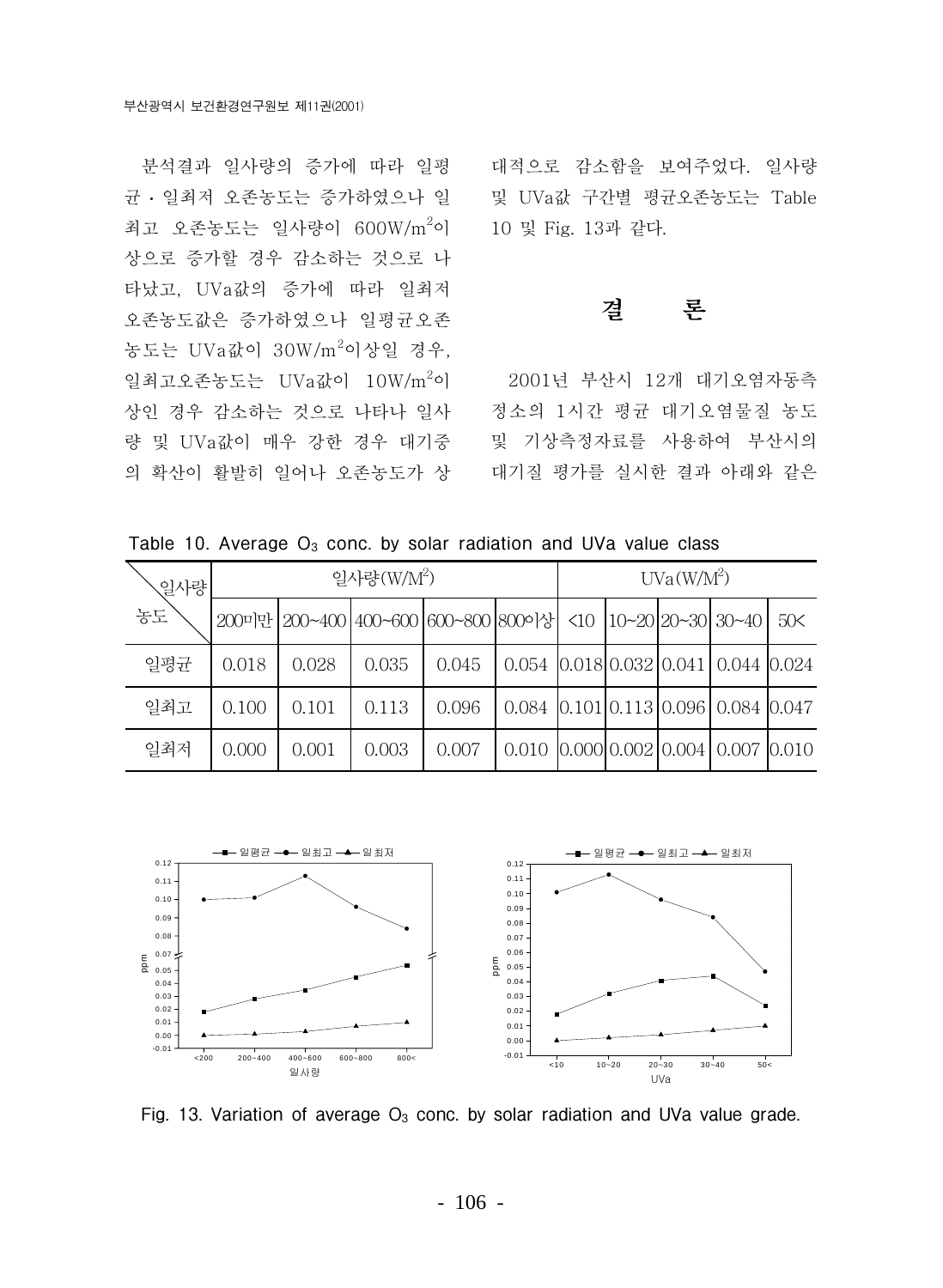결론을 얻었다.

- 1. 연평균농도는 전년 대비 SO2, CO,  $PM_{10}$ 은 감소,  $O_3$ 과  $NO_2$ 는 증가하였 고 1991년 이후 매년 SO<sub>2</sub> · CO ·  $PM_{10}$ 은 감소,  $O_3$ 은 증가추세를 보였다. 측정소별로 O3은 동삼동 · 기장읍, NO2는 5. 월별오염도는 전체적으로 2월과 4월 대연동,  $SO_2$ 는 광복동 • 신평동 • 감 전동, CO는 감전동, PM10은 대저동 측정소에서 연평균오염도가 가장 높 게 나타났으며, 기장읍측정소에서 O<sub>3</sub>을 제외한 나머지 항목의 오염도 가 가장 낮게 나타났다.
- 2. 대기환경기준 초과회수는 O<sub>3</sub>이 1시 간기준 52회, 8시간기준 270회씩 초과하여 전년대비 증가하였고,  $PM_{10}$ 은 24시간기준을 총 60회 초 과하여 감소하였다. 전체적으로 전년 에 비하여 O3 8시간 기준초과횟수가 전 측정소에 걸쳐 크게 증가하였다. 그리고 O3 8시간 및 PM10 24시간 평균농도가 연간 환경기준을 달성치 못한 것으로 나타났다.
- 3. 타 시 · 도 대비 오염도 전체적으로 부산지역 O<sub>3</sub>의 오염도가 서울 및 5대 광역시에 비하여 상대 적으로 높은 것으로 나타났고, 그외 항목은 유사하거나 낮게 나타났다.
- 4. 계절별 오염도는 전체적으로 봄철 가

장 높고, 여름철 가장 낮게 나타났 다. O<sub>3</sub>은 봄, NO<sub>2</sub>는 가을에 높게 나 타났고, PM10은 황사현상이 발생하 는 봄철의 오염도가 매우 높게 나타 났다.

- 중 오염도가 높게 나타났다. SO<sub>2</sub>·O<sub>3</sub> 은 4월, NO<sub>2</sub>는 2월·11월, CO는 2 월, 11~12월, PM<sub>10</sub>은 3월중 오염 도가 가장 높게 나타났다.
- 6.  $O_3$ 의 농도가 높을때 CO와 NO<sub>2</sub>의 농도는 낮고,  $NO<sub>2</sub>$  ·  $CO$  ·  $SO<sub>2</sub>$  ·  $PM_{2.5}$  · PM<sub>10</sub>은 함께 농도가 증감하 였으며, PM10 및 PM2.5의 농도가 높 을 경우 가시거리는 짧아지는 것으 로 나타났다. 전항목의 농도가 1시 간 전 농도의 영향을 가장 많이 받 는 것으로 나타났고, O3의 농도가 증가할 경우 1시간전 CO 및 NO2의 농도는 감소하고,  $NO<sub>2</sub> \cdot CO \cdot SO<sub>2</sub>$ . PM10은 1시간전 오염도와 비례관계 를 보이는 것으로 나타났다.
- 7. O<sub>3</sub>, PM<sub>10</sub>농도는 모든 측정소가 유 사한 농도특성을 보이는 것으로 나 타났다. NO<sub>2</sub>는 범천 · 동삼동측정소 가 가장 유사한 농도특성을 보였고, SO<sub>2</sub> 및 CO는 전체적으로 측정소간 유사성이 낮게 나타났다. O3농도는 감전동측정소에서 증가할 경우 1시